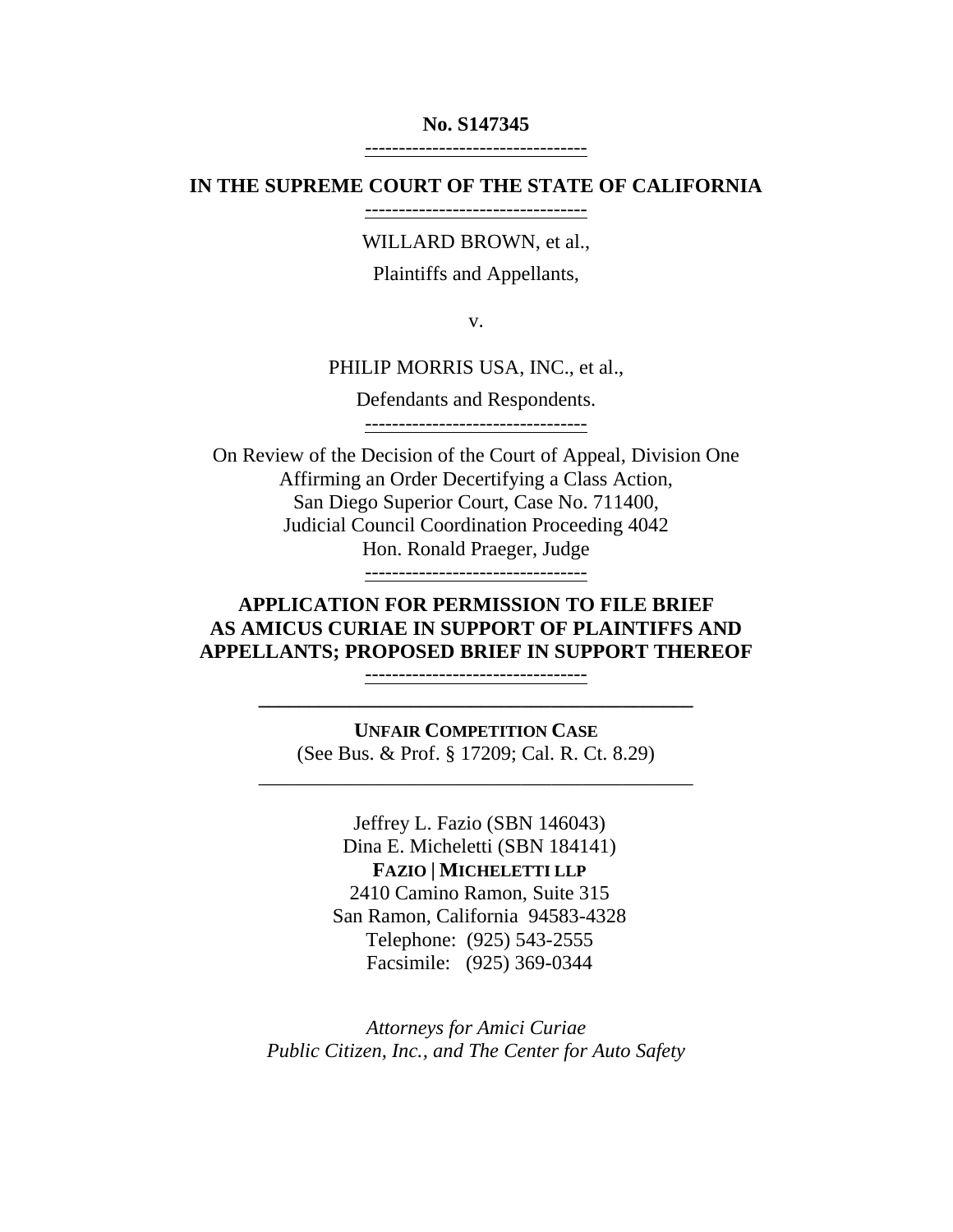# **TABLE OF CONTENTS**

#### PAGE NO.

| I.              |                                                                                                                                                                                                                 |
|-----------------|-----------------------------------------------------------------------------------------------------------------------------------------------------------------------------------------------------------------|
| $\mathbf{II}$ . |                                                                                                                                                                                                                 |
| Ш.              |                                                                                                                                                                                                                 |
|                 | What Voters Were Told — and Not Told — About<br>Α.                                                                                                                                                              |
|                 | Proposition 64: Before and After the November 2004<br><b>B.</b>                                                                                                                                                 |
|                 | The Court of Appeal's Reasoning Does Not Comport with<br>C.<br>the Text of Proposition 64's Amendments, With This<br>Court's Recent Rulings, or With Decades of UCL                                             |
|                 | 1.<br>Proposition 64 Did Not Amend the UCL to Include                                                                                                                                                           |
|                 | Neither the UCL's Standing Provisions Nor Class-<br>2.<br>Certification Criteria Require a Showing That Each<br>Class Member Suffered a Loss of Money or<br>Property for the Case to Be Certified to Proceed as |
| IV.             |                                                                                                                                                                                                                 |
|                 |                                                                                                                                                                                                                 |
|                 |                                                                                                                                                                                                                 |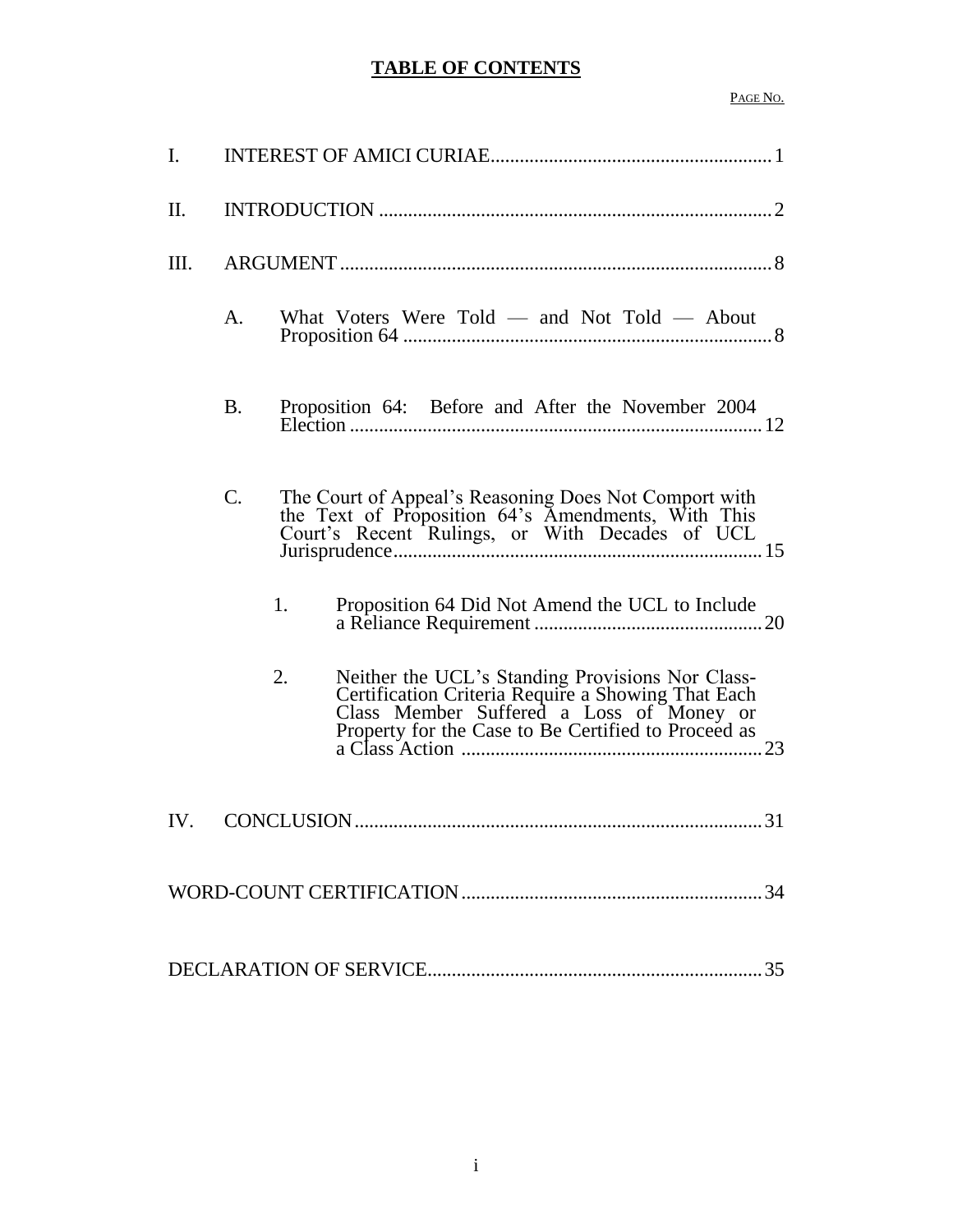PAGE NO.

# **CASES**

| American Philatelic So. v. Claibourne,                          |
|-----------------------------------------------------------------|
| Anunziato v. eMachines, Inc.,                                   |
| Bank of the West v. Superior Court,                             |
| Barquis v. Merchants Collection Ass'n,                          |
| Blackie v. Barrack,                                             |
| Branick v. Downey Sav. & Loan Ass'n,                            |
| Bzdawka v. Milwaukee County,                                    |
| Californians for Disability Rights v. Mervyn's LLC,             |
| Casey v. Lewis,                                                 |
| Cel-Tech Communications, Inc. v. Los Angeles Cellular Tel. Co., |
| Chern v. Bank of Am.,                                           |
| City of San Jose v. Superior Court,                             |
| Collins v. Safeway Stores, Inc.,                                |
| Committee on Children's Television v. General Foods Corp.,      |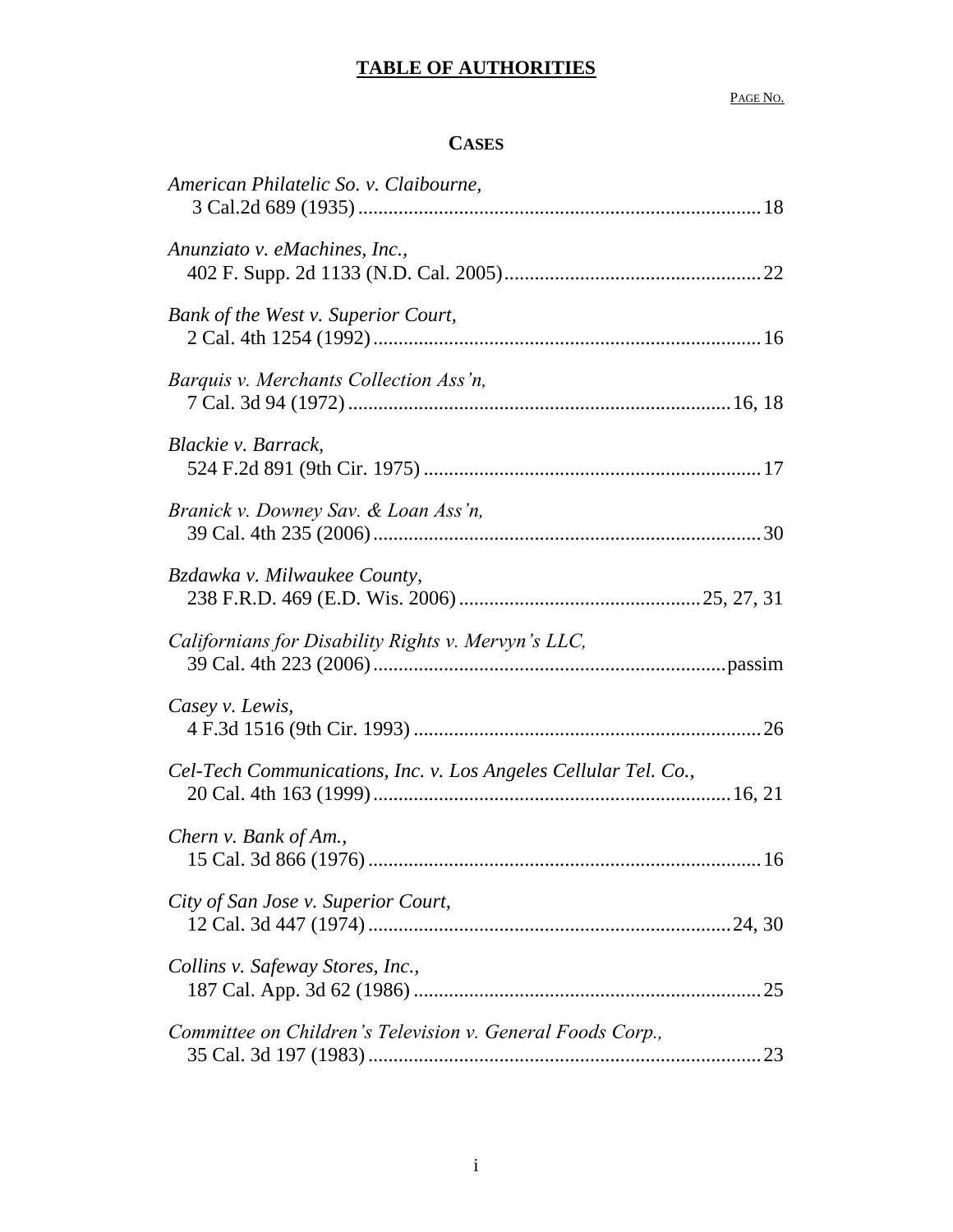| PAGE NO.                                                                   |
|----------------------------------------------------------------------------|
| Consumers Union of the United States, Inc. v. Fisher Dev., Inc.,           |
| F.T.C. v. Figgie Int'l, Inc.,                                              |
| Fallick v. Nationwide Mut. Ins. Co.,                                       |
| Hernandez v. Atlantic Finance Co,                                          |
| In re Firearm Cases,                                                       |
| In re Leapfrog Enterprises, Inc. Securities Litig.,                        |
| In re Prudential Ins. Co. America Sales Practice Litigation Agent Actions, |
| In re Tobacco Cases II,                                                    |
| Klein v. Earth Elements, Inc.,                                             |
| Korea Supply Co. v. Lockheed Martin Corp.,                                 |
| Kraus v. Trinity Mgmt.                                                     |
| Laufer v. United States Life Ins. Co. in the City of New York,             |
| Lewis v. Casey,                                                            |
| Madrid v. Perot Systems Corp.,                                             |
| People ex rel. Mosk v. Nat'l Research Co. of Cal.,                         |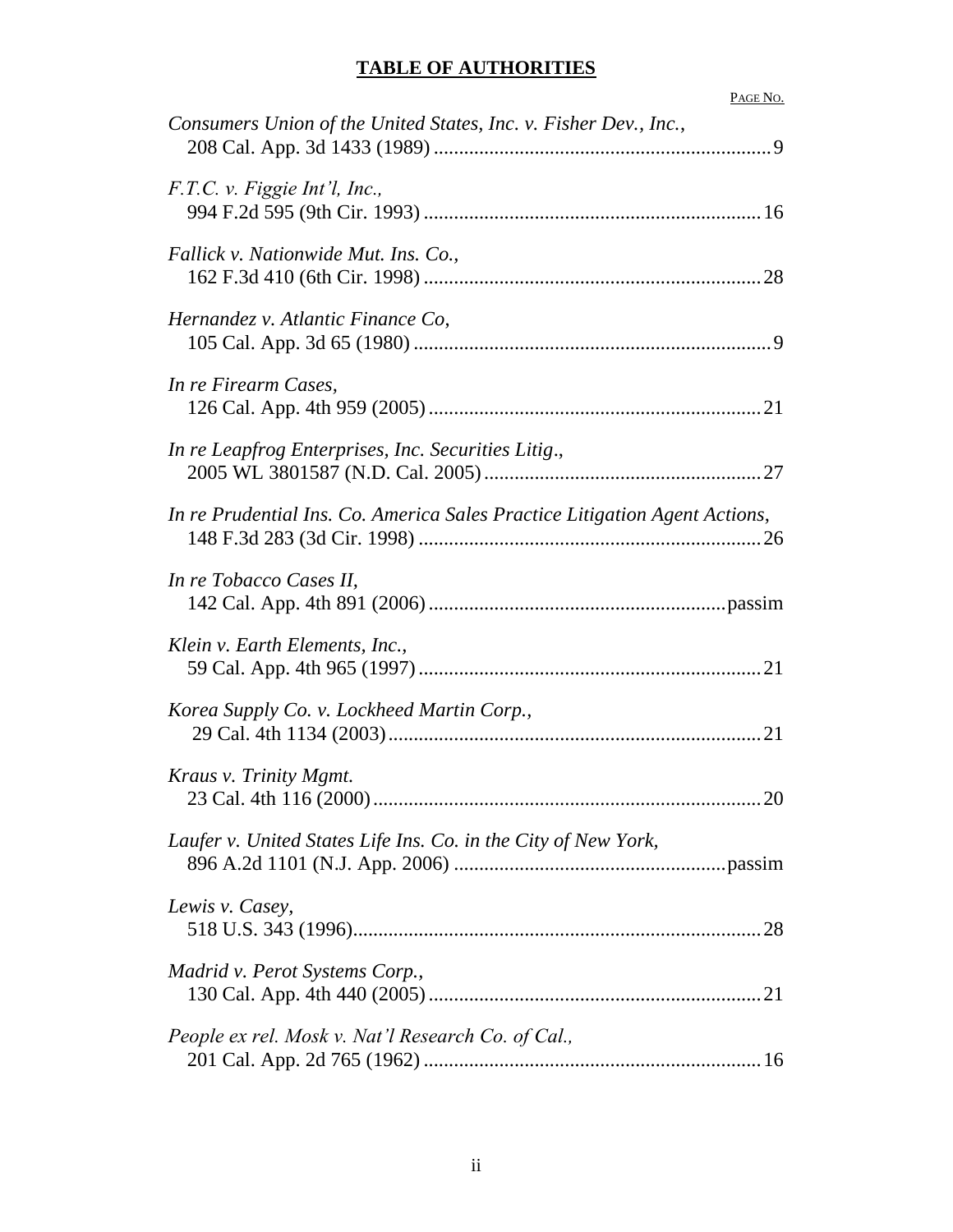PAGE NO.

# *Pines v. Tomson*, 160 Cal. App. 3d 370 (1984) .....................................................................9 *Robert L v. Superior Court*, 30 Cal. 4th 894 (2003).............................................................................14 *Simpson v. Fireman's Fund Ins. Co.,*  231 F.R.D. 391 (N.D. Cal. 2005) ............................................................25 *Stop Youth Addiction, Inc. v. Lucky Stores, Inc.,* 17 Cal. 4th 553 (1998)...............................................................................9 *Weinberg v. Sprint Corp.*, 801 A. 2d 281 (N.J. 2002) .......................................................................27

#### **STATUTES**

#### **OTHER AUTHORITIES**

| Dawn House, Tort Reform — What About the Little Guy?,                                                   |  |
|---------------------------------------------------------------------------------------------------------|--|
| Geoof Boehm, Debunking Medial Malpractice Myths: Unraveling the<br>False Premises Behind "Tort Reform," |  |
|                                                                                                         |  |
| Joshua D. Kelner, The Anatomy of an Image: Unpacking the Case for Tort<br>Reform,                       |  |
|                                                                                                         |  |
| Official Voter Information Guide: California General Election November                                  |  |
|                                                                                                         |  |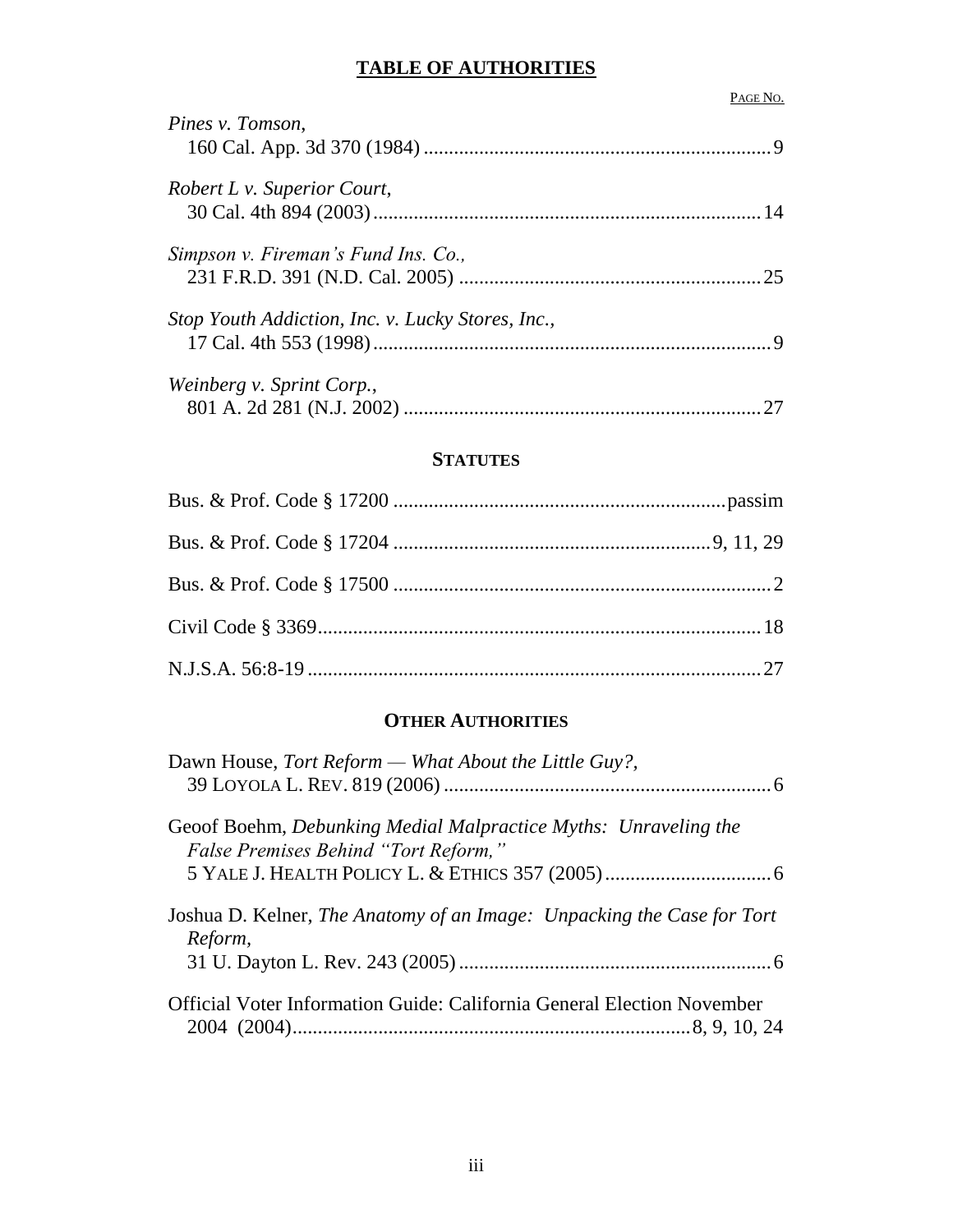|                                                                                  | PAGE NO. |
|----------------------------------------------------------------------------------|----------|
| Robert S. Peck & John Vail, <i>Blame It on the Bee Gees: The Attack on Trial</i> |          |
| Lawyers and Civil Justice,                                                       |          |
|                                                                                  |          |

# **TREATISES**

| Alba Conte & Herbert Newberg,                                                                                                 |  |
|-------------------------------------------------------------------------------------------------------------------------------|--|
| Charles Alan Wright & Arthur R. Miller,<br>FEDERAL PRACTICE & PROCEDURE, Prerequisites to Bringing a Class                    |  |
| Daniel R. Coquillette, Gregory P. Joseph, Esq., Sol Schreiber, Esq., Jerold<br>Solovy, Esq., and Professor Georgene M. Vairo, |  |
| William L. Stern,<br>BUSINESS & PROFESSIONS CODE SECTION 17200 PRACTICE (2006 ed.) 13                                         |  |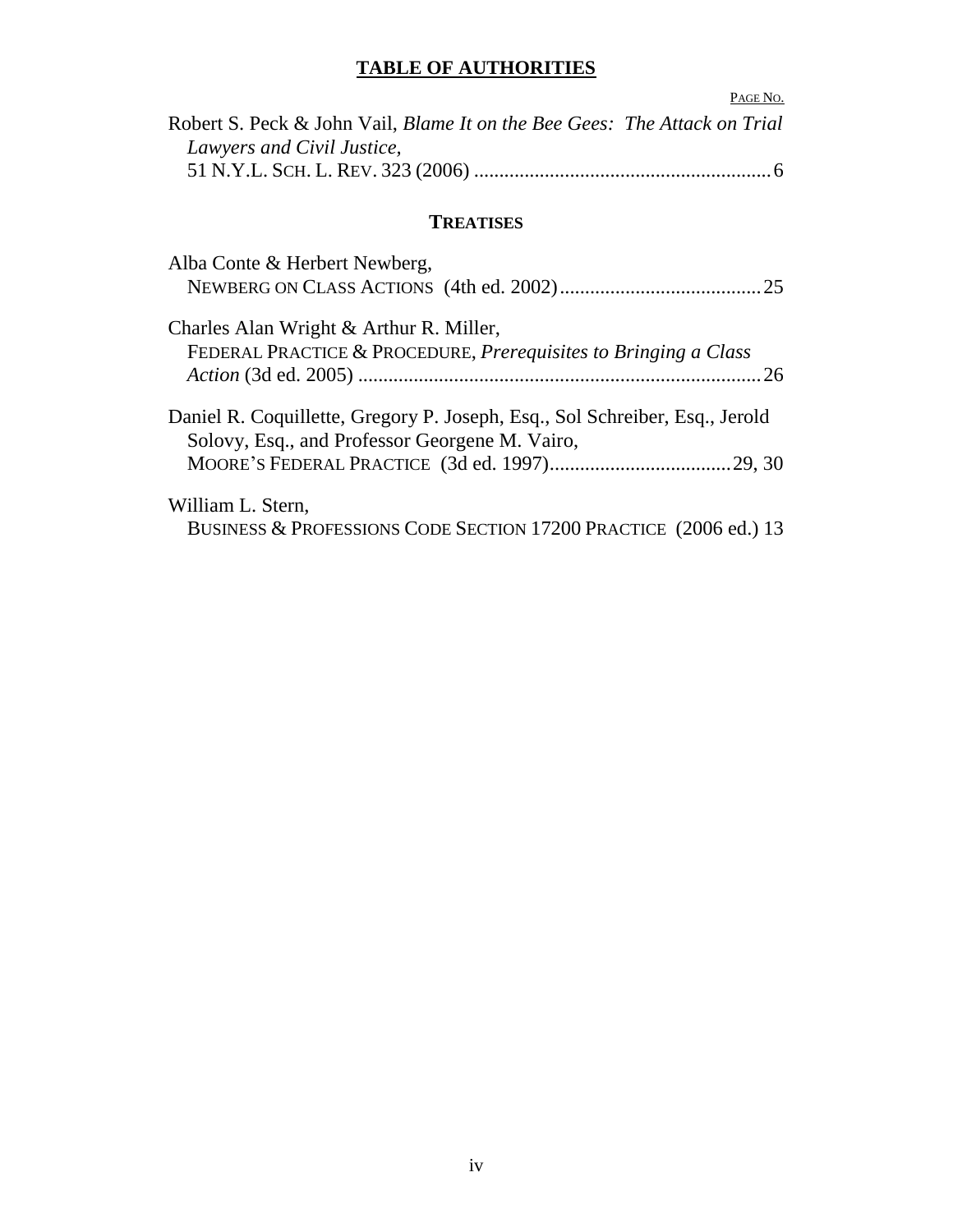#### **I. INTEREST OF AMICUS CURIAE**

Public Citizen is a national, nonprofit consumer advocacy organization that was founded in 1971 to represent the interests of consumers in Congress, the executive branch, and the courts. For over 30 years, Public Citizen has fought for the right of consumers to seek redress in the courts; for safe, effective, and affordable prescription drugs and health care; and for strong health, safety and environmental protections. Public Citizen has more than 16,000 members in California alone.

The Center for Auto Safety ("CAS") is also a national, nonprofit consumer advocacy organization, which consumer advocate Ralph Nader and the Consumers Union founded in 1970. It is a member of the Consumer Federation of America, and is dedicated to, *inter alia,* promoting motor vehicle safety, ensuring that defective and unsafe vehicles and automotive equipment are removed from the road, and to improving the quality and reducing the cost of automotive repairs. CAS"s members reside in California and throughout the United States.

The decision by the court below raises grave concerns for Public Citizen and CAS, and their members in California. They are familiar with the issues raised in the present case, and the arguments that have been made by the parties and other *amici curiae*. Public Citizen and CAS believe that their perspective about those issues can be of valuable assistance to the Court, and they respectfully request permission to file this brief in support of Plaintiffs and Appellants.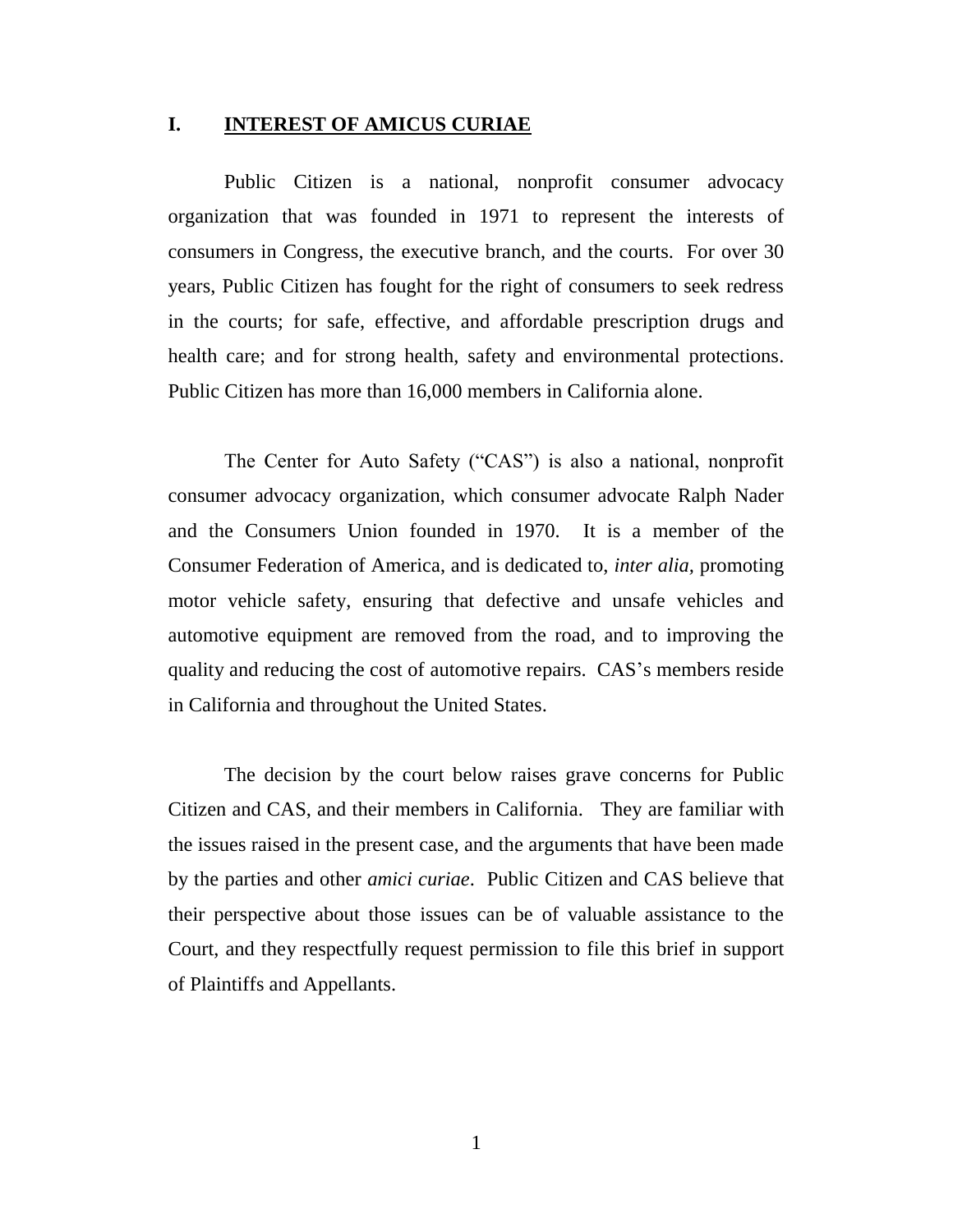#### **II. INTRODUCTION**

In this case, the defendants, several tobacco companies and their "research" arms (collectively, the "Tobacco Companies"), persuaded the Court of Appeal that Proposition 64 drastically altered the Unfair Competition Law, Bus. & Prof. Code §§ 17200-17209, and the False Advertising Law, Bus. & Prof. Code §§ 17500-17536 (collectively, the "UCL"). According to the Tobacco Companies, Proposition 64 — which was presented to the electorate as a means of preventing frivolous UCL cases from being prosecuted while preserving the right to prosecute legitimate UCL claims — effectively forecloses the possibility of prosecuting some of the most serious, large-scale UCL violations in a private civil action.

This was not what voters were told before the November 2004 election. Voter materials reveal that the electorate was told that Proposition 64 would preserve their right to pursue legitimate UCL claims while weeding out frivolous lawsuits that unscrupulous lawyers were using to "shake down" small businesses. According to its proponents, Proposition 64 would achieve that objective by requiring the person who brought the claim to demonstrate that they personally suffered an injury. And this, voters were told, would be accomplished by compelling the claimant to show that he or she lost money or property as a result of the defendant's UCL violation.

But the Tobacco Companies contend that Proposition 64 does not merely serve a gate-keeping function, screening out frivolous lawsuits by conditioning standing on a showing that the claimant lost money or property as a result of the UCL violation. According to the Tobacco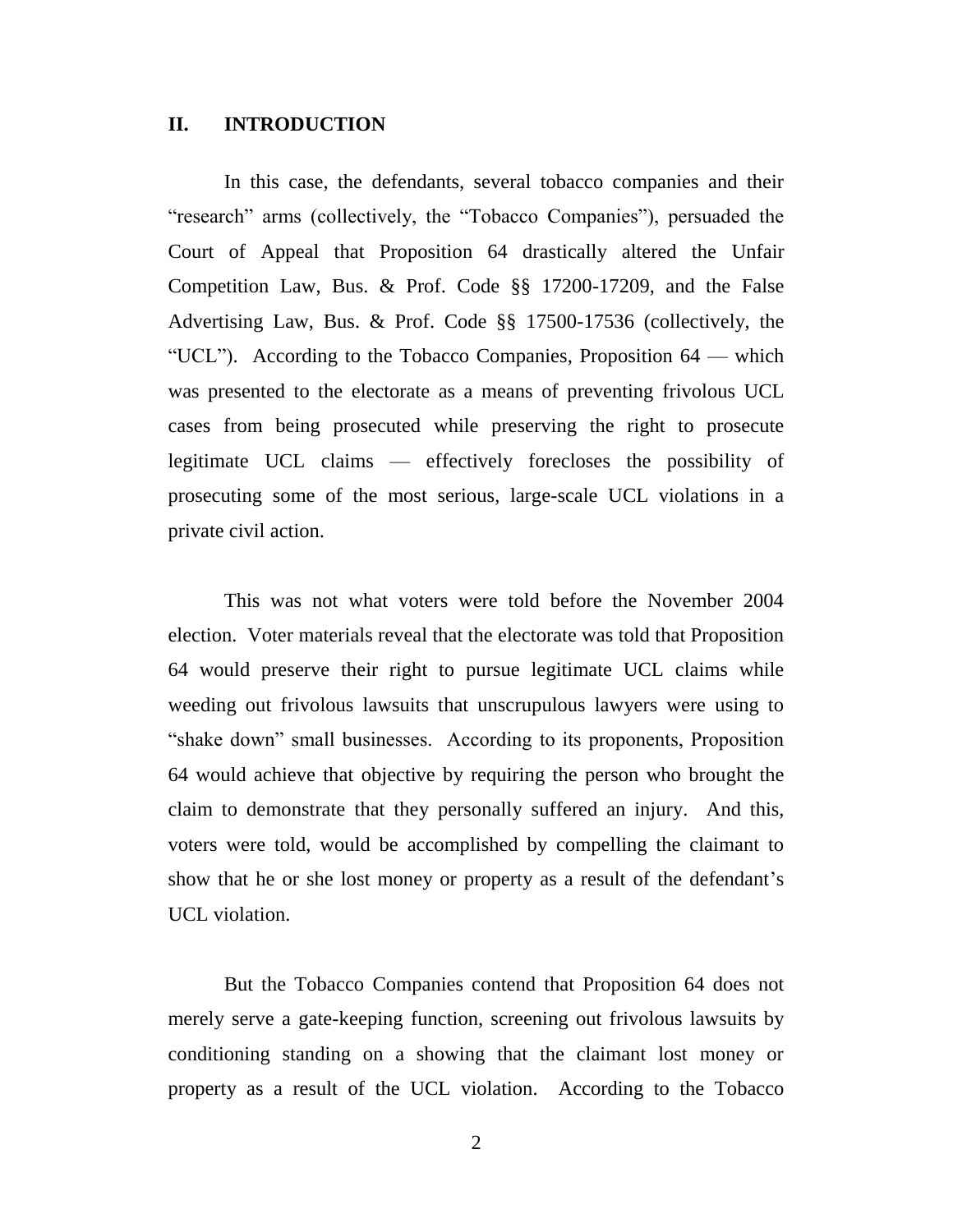Companies, Proposition 64 requires the named plaintiff in a class action to establish that each and every class member also suffered a loss of money or property, and that the defendant"s UCL violation was the *but-for* cause of their loss.

To reach this conclusion, the Tobacco Companies navigated nimbly around the statements Proposition 64 proponents" made about the ballot initiative before the November 2004 election, and around this Court's holding that Proposition 64 "left entirely unchanged the substantive rules governing business and competitive conduct." *Californians for Disability Rights v. Mervyn's LLC,* 39 Cal. 4th 223, 232 (2006).

Stripped of obfuscatory rhetoric, the Tobacco Companies are actually arguing that Proposition 64 was intended to create immunity from prosecution for violating the UCL by engaging in widespread fraud. Rather than focusing on whether the defendant's conduct was likely to deceive reasonable consumers, the Tobacco Companies' approach would require the courts to focus on whether each individual class member actually relied on each deceptive act or false statement, and on whether each class member's reliance on the defendant's deceptive conduct caused each of them to lose money or property. Such an approach would, of course, preclude any possibility of prosecuting the case as a class action, leaving consumers to fend for themselves in their own individual actions, in which the cost of undertaking discovery alone would almost always make that impossible.

But clever argument is no match for common sense. No matter how the Tobacco Companies attempt to spin it, their construction of Proposition 64 simply does not comport with this Court"s observation that "[n]othing a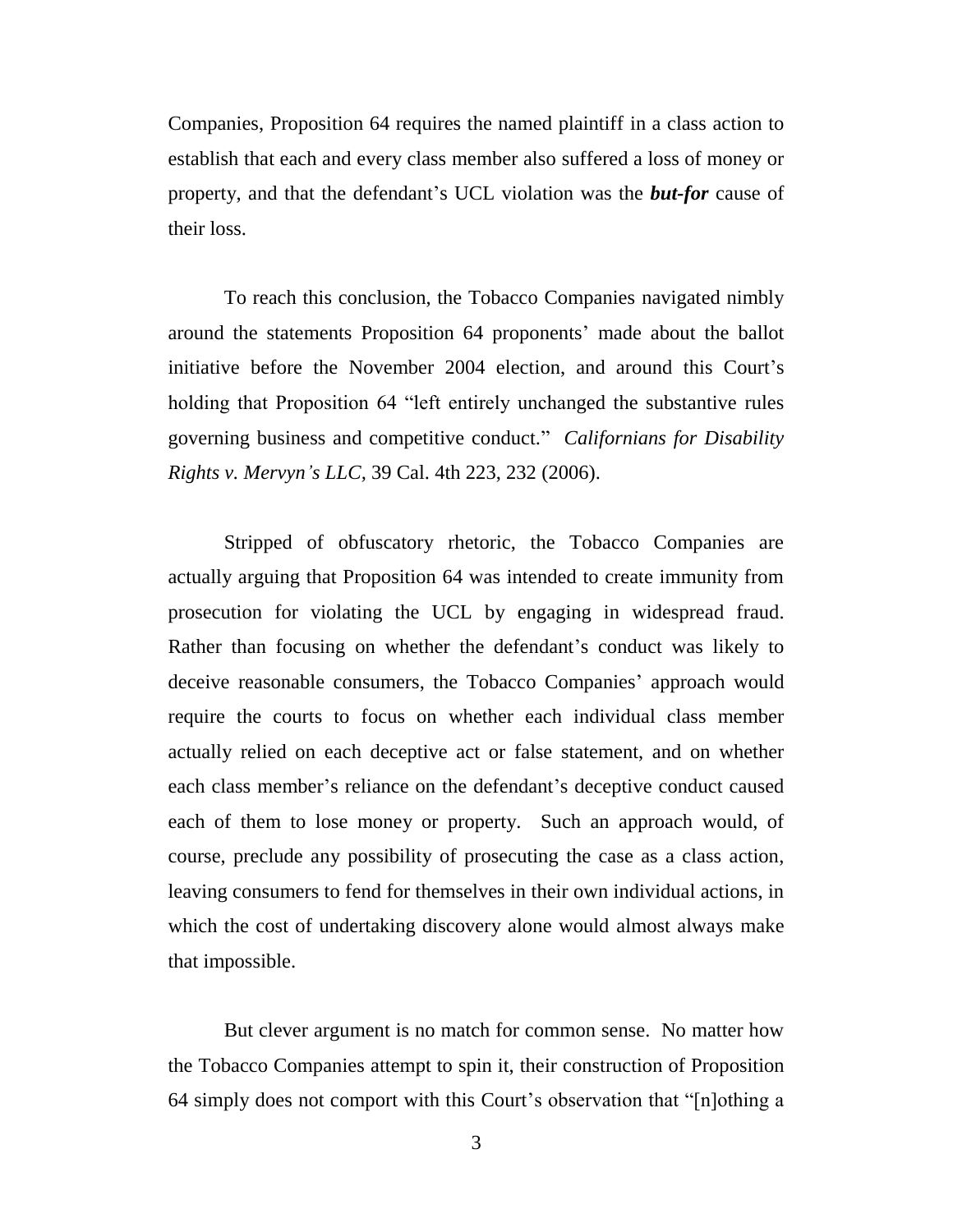business might lawfully do before Proposition 64 is unlawful now, and nothing earlier forbidden is now permitted. Nor does the measure eliminate any right to recover." *Californians for Disability Rights,* 39 Cal. App. 4th at 232.

Nor does it comport with applicable law. The Tobacco Companies convinced the courts below that Proposition 64"s new standing requirements meant that the named plaintiff must establish the standing of each unnamed class member. But that is not the law, and it never has been. The Tobacco Companies also argued that Proposition 64"s adoption of class-certification requirements for all private representative UCL actions meant that the named plaintiff"s claims must be identical to those of the unnamed class members.

But that's not true, either. Recently, a New Jersey appellate court addressed the same argument in connection with that State"s consumerprotection statute, which also conditions standing on the plaintiff demonstrating that he or she suffered damage "as a result of" a violation of the statute. The plaintiff alleged that he had suffered ascertainable damage as a result of the defendant"s violation, but did not allege any of the unnamed class members had suffered any harm; indeed, he sought only injunctive relief on behalf of the class, even though the statute does not permit private plaintiffs to seek injunctive relief unless they first plead and prove the existence of ascertainable damage resulting from a violation of the statute.

Like the Tobacco Companies, the defendants argued that standing had to be established for each unnamed class member, and that the class could not be certified because the plaintiff"s claims were not typical of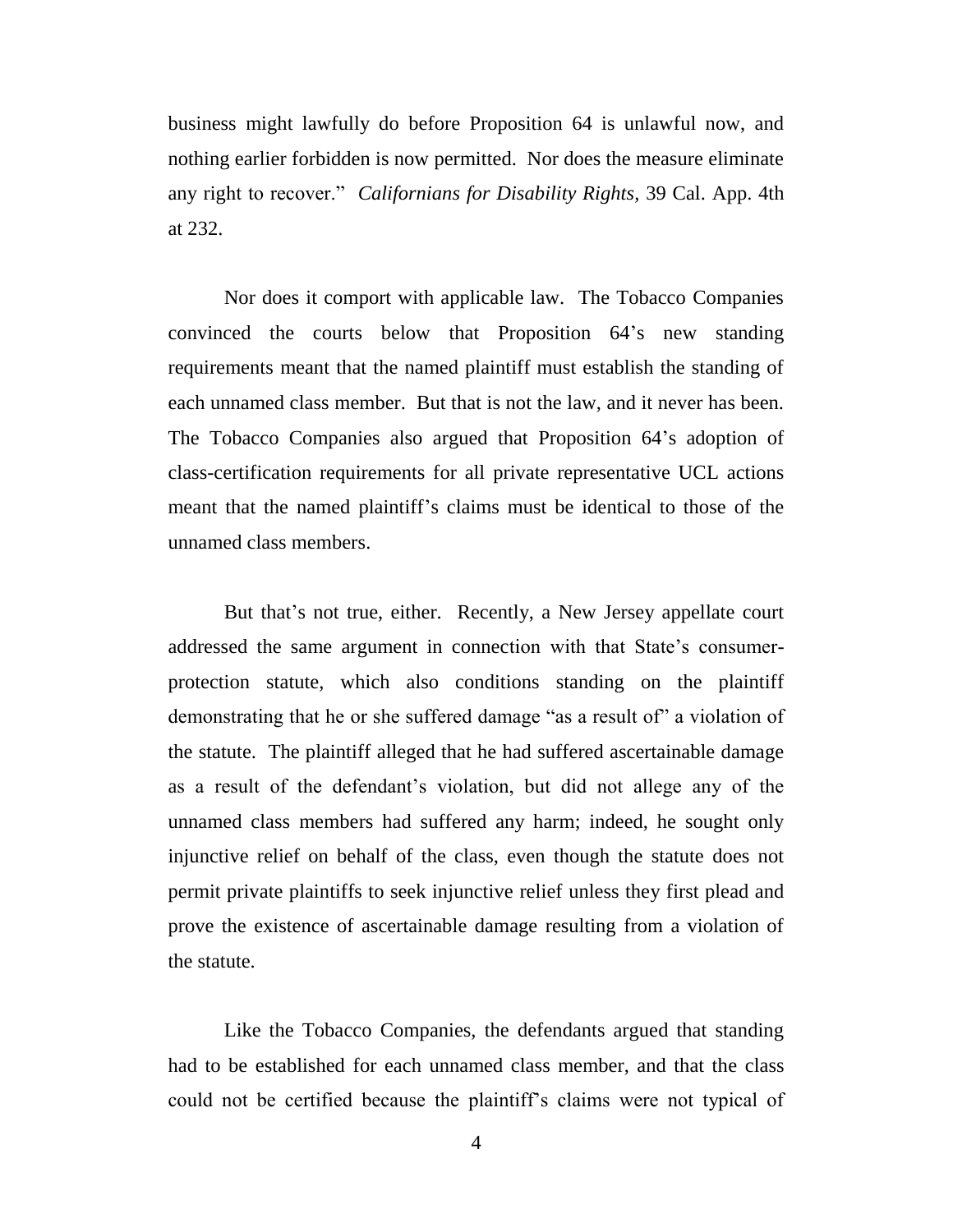those the rest of the class pursued. The court disagreed. *See, e.g., Laufer v. United States Life Ins. Co. in the City of New York,* 896 A.2d 1101 (N.J. App. 2006) (affirming class-certification order after explaining that standing and typicality are two separate and distinct analyses; that once plaintiff established standing for his individual claims, only remaining question was whether class-certification criteria could be met; and that because claims arose from same events, practice, or conduct, and were based on same legal theory as those of other class members, plaintiff's claims were typical of class members" claims, despite absence of allegation that unnamed class members had suffered any damage).

Proposition 64 put an end to private-attorney-general standing by requiring that the plaintiff establish a loss of money or property "as a result of" the UCL violation, and by requiring representative actions to satisfy class-certification criteria. Without question, those changes were made to ensure that only those who are directly affected by the defendant's unlawful, unfair, or fraudulent conduct may bring suit under the UCL.

But that is a far cry from saying that Proposition 64's "as a result of" language changed the UCL substantively. The UCL has *always* required plaintiffs to demonstrate a causal relationship between the conduct that violated the UCL and the remedy they seek; Proposition 64 did not change that. Nor did it change the fact that representative UCL claims could be pursued in a class action. Rather, Proposition 64 eliminated *privateattorney-general standing* — which permitted any citizen to pursue representative UCL claims on behalf of the general public, regardless of whether they were personally involved in the challenged transaction or was personally aggrieved in any way — and conditioned standing to sue in a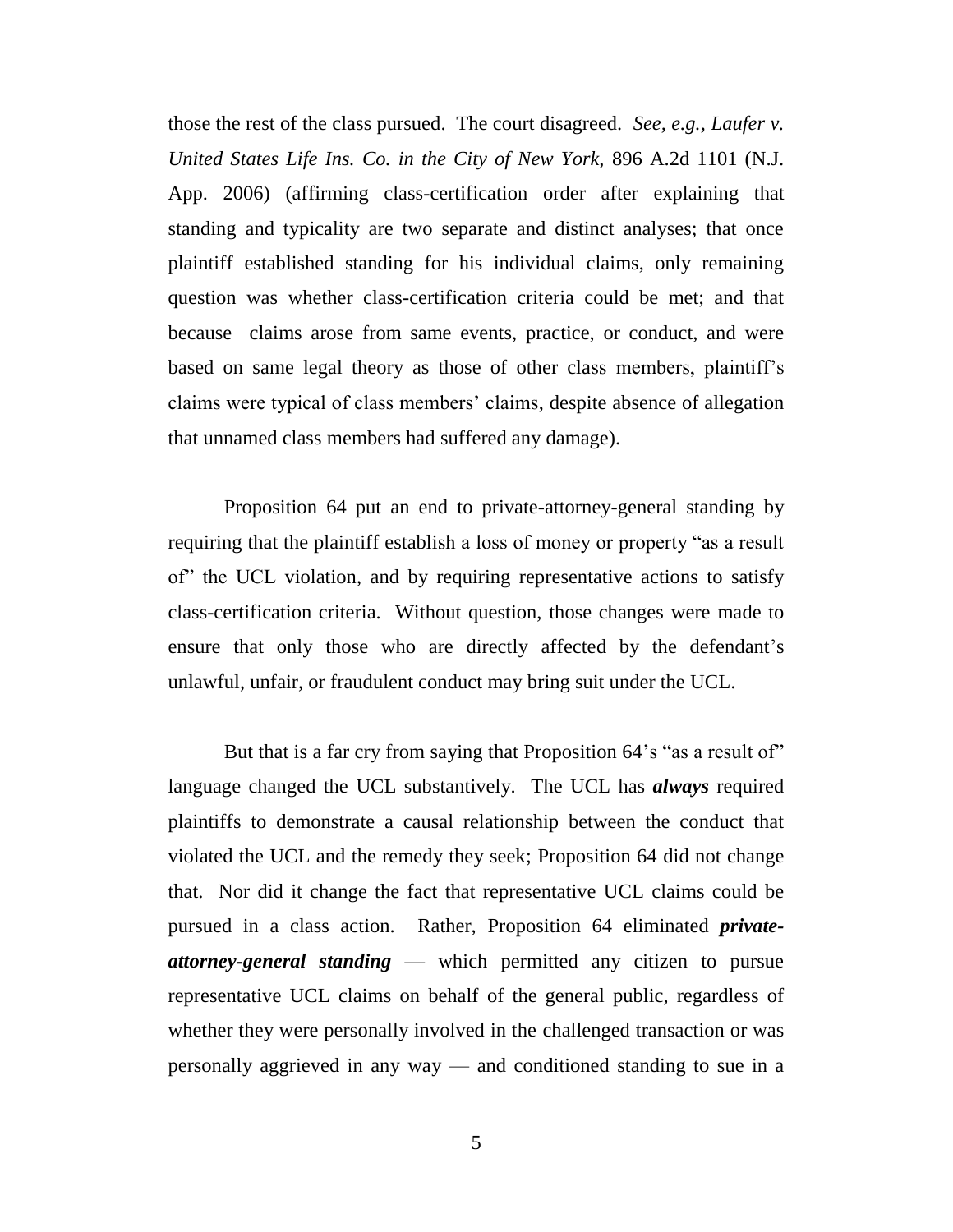private civil action on the claimant suffering a tangible loss as a result of the UCL violation.

And although the Tobacco Companies and their supporters urge the Court to find, as a matter of "policy," that strict limits must be imposed on the ability to prosecute UCL claims because "frivolous" lawsuits will continue to be filed without them, the examples they provide are cases filed by a rogue group of lawyers who attempted to use the UCL to extort "settlements" and were forced to give up their licenses to practice law because they had done so. **1**

 $\overline{a}$ 

**<sup>1</sup>** For that reason, we have elected not to address the so-called "policy" arguments offered by some of the Tobacco Companies' *amici*. It suffices to say that, to the extent such contentions have superficial appeal, they lose that appeal when the other side of the story is told. *See, e.g.,*  Dawn House, *Tort Reform — What About the Little Guy?,* 39 LOYOLA L. REV. 819 (2006) (discussing failure of FDA to protect consumers in context of orchestrated efforts to block access to courts); Robert S. Peck & John Vail, *Blame It on the Bee Gees: The Attack on Trial Lawyers and Civil Justice,* 51 N.Y.L. SCH. L. REV. 323, 327 (2006) ("for all its sound and fury about trial lawyers, the campaign is really one against the nature of our civil justice system, where corporate bosses must stand on an equal footing with the "unwashed masses" and suffer the ignominy that comes from being held accountable by those who lack their education, wealth, political clout, or status in the community"); Geoof Boehm, *Debunking Medial Malpractice Myths: Unraveling the False Premises Behind "Tort Reform,"* 5 YALE J. HEALTH POLICY L. & ETHICS 357, 363 (2005) ("The insurance industry, the U.S. Chamber of Commerce, and corporate front groups such as the American Tort Reform Association have spent many tens of millions of dollars in pursuit of immunity or limitations on liability from wrongdoing") (footnotes omitted); Joshua D. Kelner, *The Anatomy of an Image: Unpacking the Case for Tort Reform,* 31 U. Dayton L. Rev. 243 (2005) (discussing the interrelationships of various tort "reform" efforts, the distortion of facts used to support it, and the deficiencies of the arguments in favor of "reform").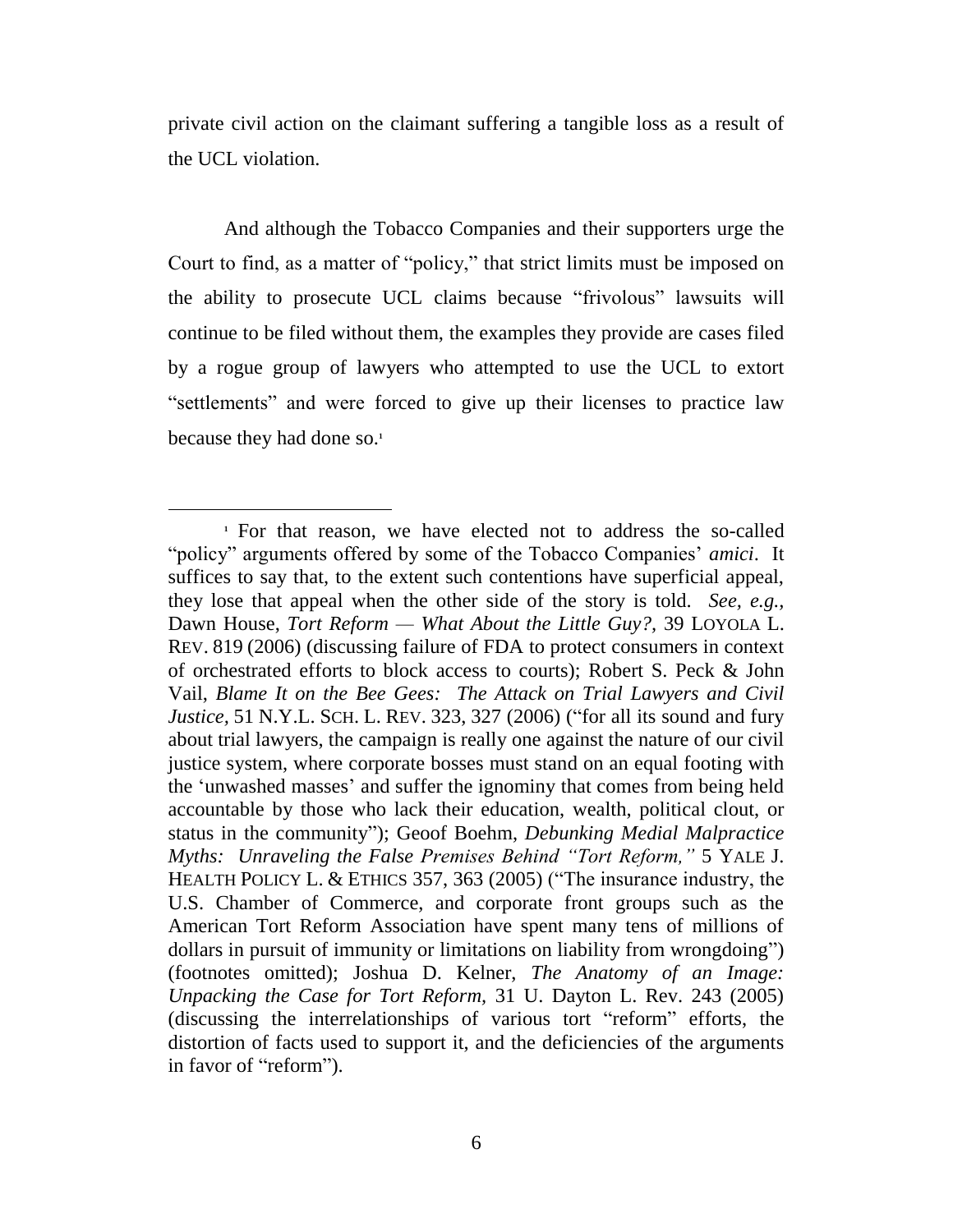But even if empirical evidence did support their claim that the UCL will permit frivolous lawsuits without limits of the sort the Court of Appeal imposed below (and it does not), the Court need not resort to "policy" to answer the questions now before it: whether Proposition 64 requires each class member to have suffered "injury in fact," and whether each class member must have actually relied on a defendant's representations before a class action may be pursued under the UCL. The answer to those questions is "No," which is readily apparent from the text of Proposition 64, the voter materials that pertain to that ballot measure, and applicable law.

At bottom, the Tobacco Companies are attempting to convert Proposition 64 into a Trojan Horse — which rolled into the State with an election campaign that characterized it as a narrow measure to protect small businesses from frivolous lawsuits filed by unscrupulous lawyers. But once enacted by the voters, large corporate interests unleashed a series of previously unheard arguments designed to transform one of the nation"s most powerful consumer-protection statutes into a toothless version of common-law fraud.

That is, in addition to requiring a plaintiff to plead and prove damages that cannot be recovered as a UCL remedy, these advocates argued that Proposition 64 includes the very attributes — particularly the need to show reliance — that gave rise to the enactment of consumerprotection statutes around the country. The UCL was one of those statutes, which traded the elements of tort law for the ability to prosecute widespread fraudulent schemes that were likely to deceive the public, and it remained one of those statutes after Proposition 64 became law. Now, however, the Tobacco Companies and other large corporations have sought to turn back the clock by claiming that the ballot initiative imported the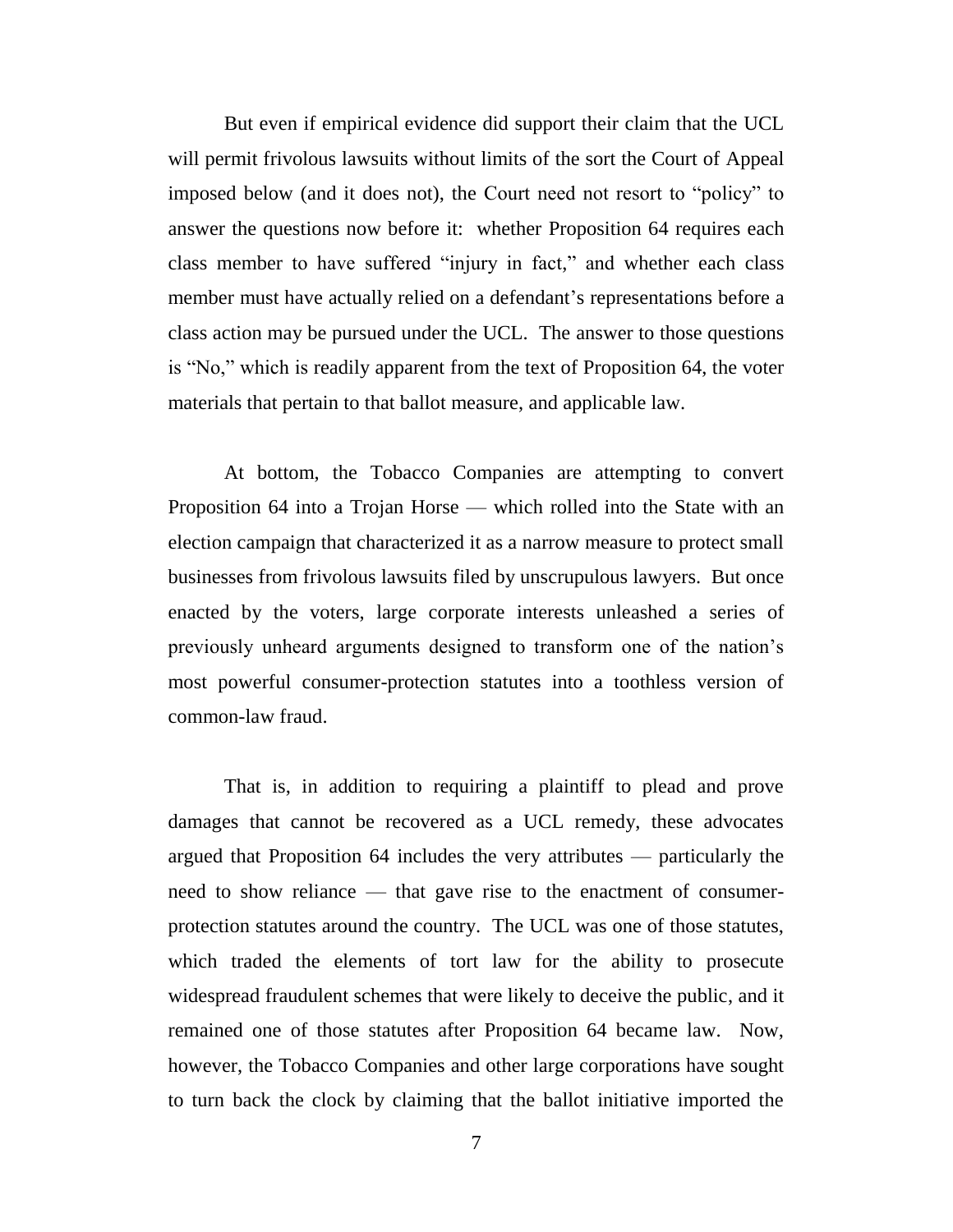elements of tort law into the UCL, thereby rendering it all but useless as a means of putting a stop to and remedying false advertising, large-scale deception, and other wrongful conduct.

Voters never intended that to happen, because they were never told that voting for Proposition 64 would destroy their ability to prosecute largescale UCL violations by well-funded multinational corporate defendants, such as the Tobacco Companies. To the contrary, the electorate was told unequivocally that Proposition 64 would *preserve* the right to pursue meritorious UCL claims. Fortunately, however, if what Proposition 64"s proponents told voters was not true, they cannot benefit from that deceptive conduct now; the ballot measure that became law in November 2004 must be read to be precisely what its proponents said it was  $-$  even if its proponents really didn"t mean what they said about it in the run-up to the election. Accordingly, we respectfully request that the Court reverse the Court of Appeal"s decision.

## **III. ARGUMENT**

## **A. WHAT VOTERS WERE TOLD — AND NOT TOLD — ABOUT PROPOSITION 64**

In the ads and voter materials presented to voters in advance of the November 2004 election, Proposition 64 proponents told the electorate that they sought to close "a LOOPHOLE IN CALIFORNIA LAW that allows private lawyers to file frivolous lawsuits against small businesses even though they have no client or evidence that anyone was damaged or misled." Official Voter Information Guide: California General Election November 2004 at 40 (2004) (hereinafter, "*Voter Guide*") (emphasis in original).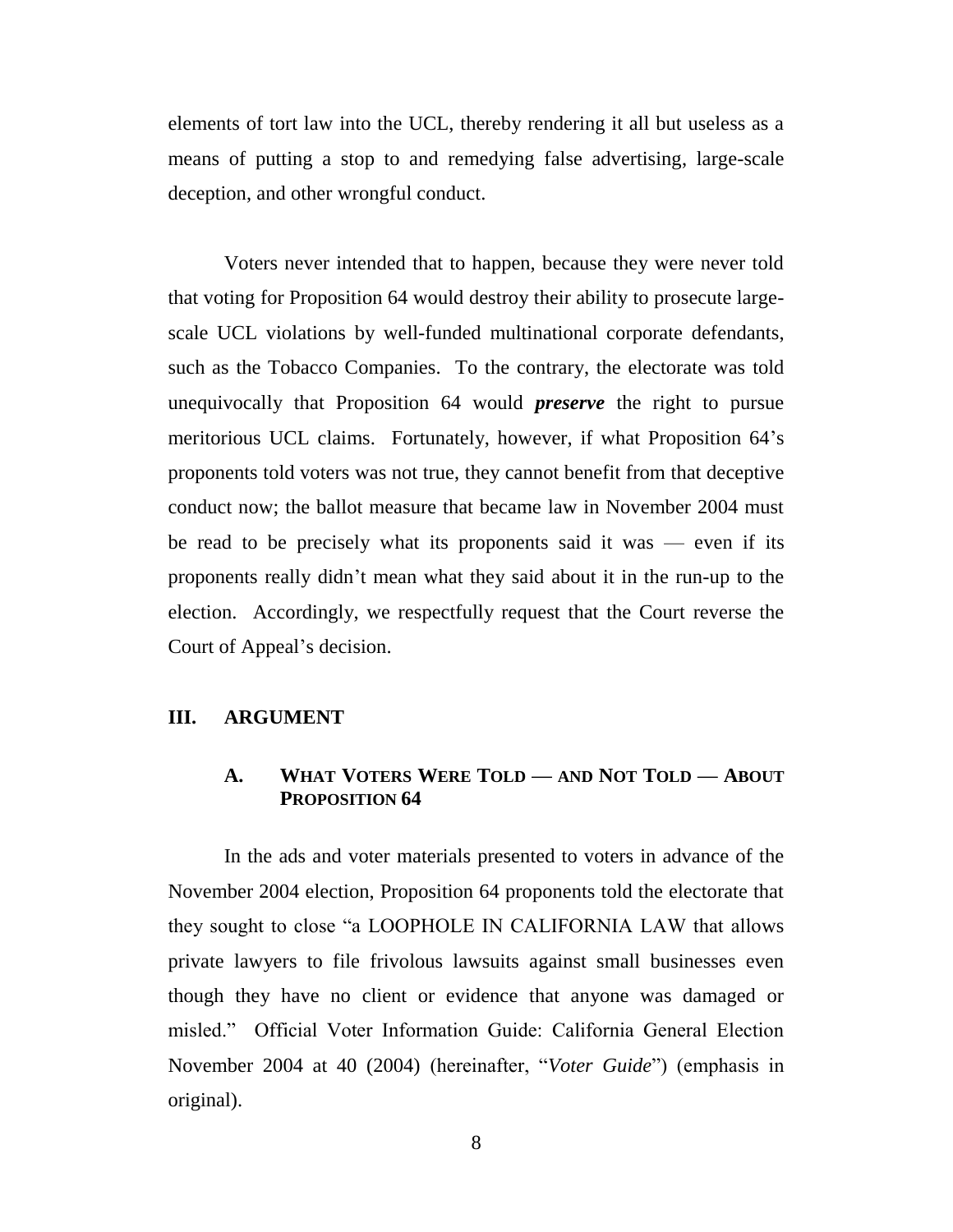The "loophole" to which proponents referred was the privateattorney-general standing of former Business & Professions Code section 17204, which enabled any California citizen to prosecute UCL violations, without the need to certify the case a class action and without regard to whether the plaintiff was personally involved in the challenged transaction or had personally suffered any harm as a result of the UCL violation. *See, e.g., Stop Youth Addiction, Inc. v. Lucky Stores, Inc.,* 17 Cal. 4th 553, 561 (1998) ("pursuant to § 17200 as construed by this court and the Courts of Appeal, a private plaintiff who has himself suffered no injury at all may sue to obtain relief for others") (citations and internal quotation marks omitted); *Consumers Union of the United States, Inc. v. Fisher Dev., Inc.*, 208 Cal. App. 3d 1433 (1989) (plaintiff public interest group had standing to sue for UCL violations on behalf of general public, regardless of whether group or its members were directly affected by defendant"s unlawful conduct); *Pines v. Tomson*, 160 Cal. App. 3d 370, 381 (1984) (same); *Hernandez v. Atlantic Finance Co*, 105 Cal. App. 3d 65, 70-73 (1980) (same).

Proponents went on to explain that "*Yes on Proposition 64 will stop thousands of frivolous shakedown lawsuits[,]*" *Voter Guide* at 40 (emphasis in original), and "*[p]rotects your right to file a lawsuit if you've been damaged," id.* (emphasis in original). They also responded to opponents of the initiative, who contended that Proposition 64 might undermine the ability to prosecute certain kinds of UCL violations, such as those based on environmental, public health, and privacy laws, by characterizing these arguments as a "trial lawyer smokescreen." *Id.* at 41. Proponents urged voters to

*Read the official title and the law yourself.* [¶] *Nowhere is Environment, Public Health, or Privacy mentioned! . . .* [¶]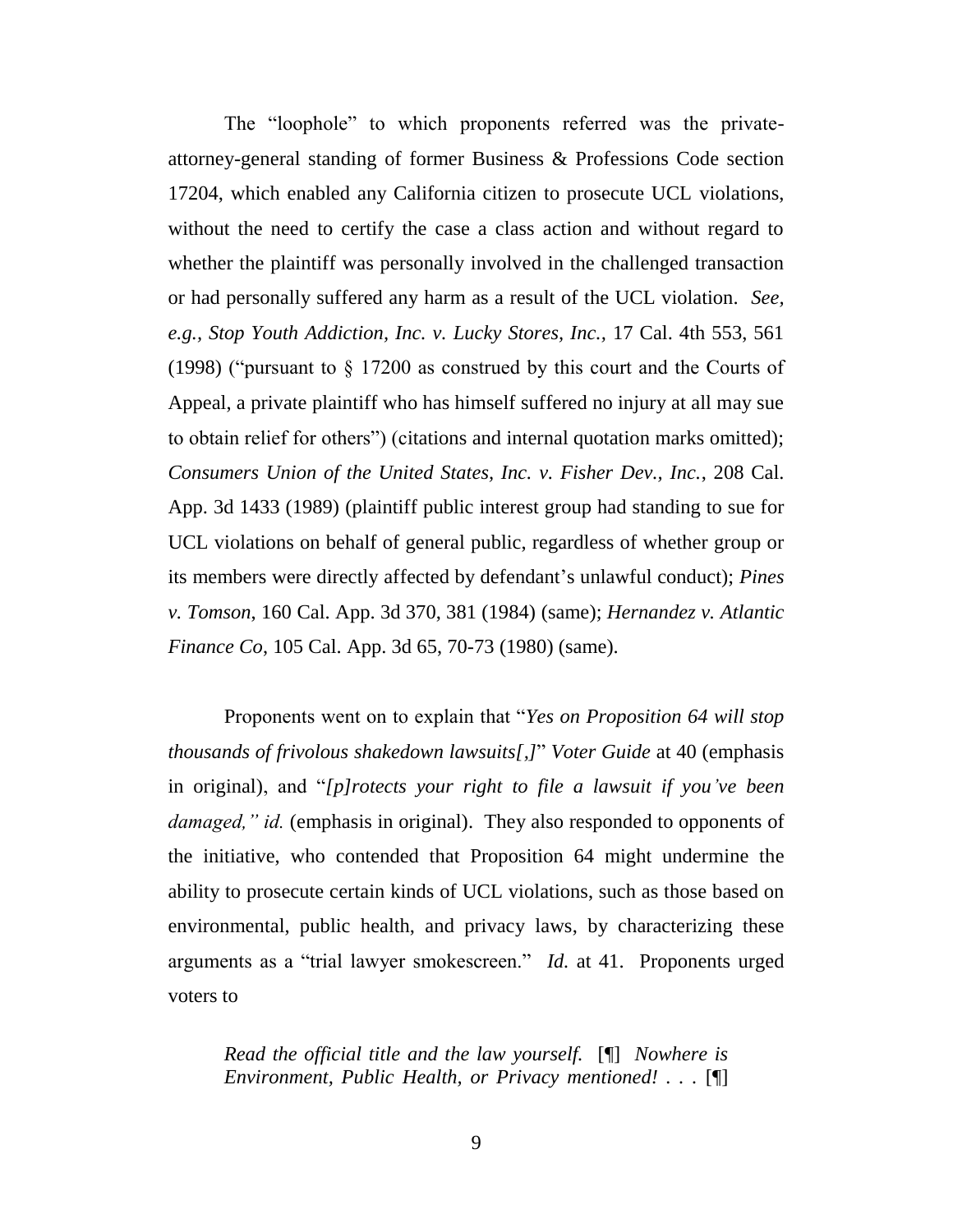*Proposition 64 would permit ALL the suits cited by its opponents. . . .*

*Here's what 64 really does:* 

- *Stops Abusive Shakedown Lawsuits.*
- Stops fee seeking trial lawyers from exploiting a loophole in California law—a *LOOPHOLE NO OTHER STATE HAS—*that lets them "appoint" themselves Attorney General and file lawsuits on behalf of the People of the State of California.
- *Stops trial lawyers from pocketing FEE AND SETTLEMENT MONEY that belongs to the public.*
- *Protects your right to file suit if you've been harmed.*
- *Permits only real public officials like the Attorney General or District Attorneys to file lawsuits on behalf of the People of the State of California.*

*Id.* (emphasis in original).

The clear message proponents sent to voters was that Proposition 64 would eliminate frivolous "shakedown" lawsuits against small businesses by doing away with private-attorney-general standing that a few unscrupulous lawyers were abusing. That message was repeated in the initiative's Findings and Declaration of Purpose, where voters were advised that the UCL was being misused by private lawyers who "[f]ile lawsuits for clients who have not used the defendant"s product or service, viewed the defendant"s advertising, or had any other business dealing with the defendant." *Voter Guide* at 109. *See also id.* ("It is the intent of the California voters in enacting this act to prohibit private attorneys from filing lawsuits for unfair competition where they have no client who has been injured in fact under the standing requirements of the United States Constitution").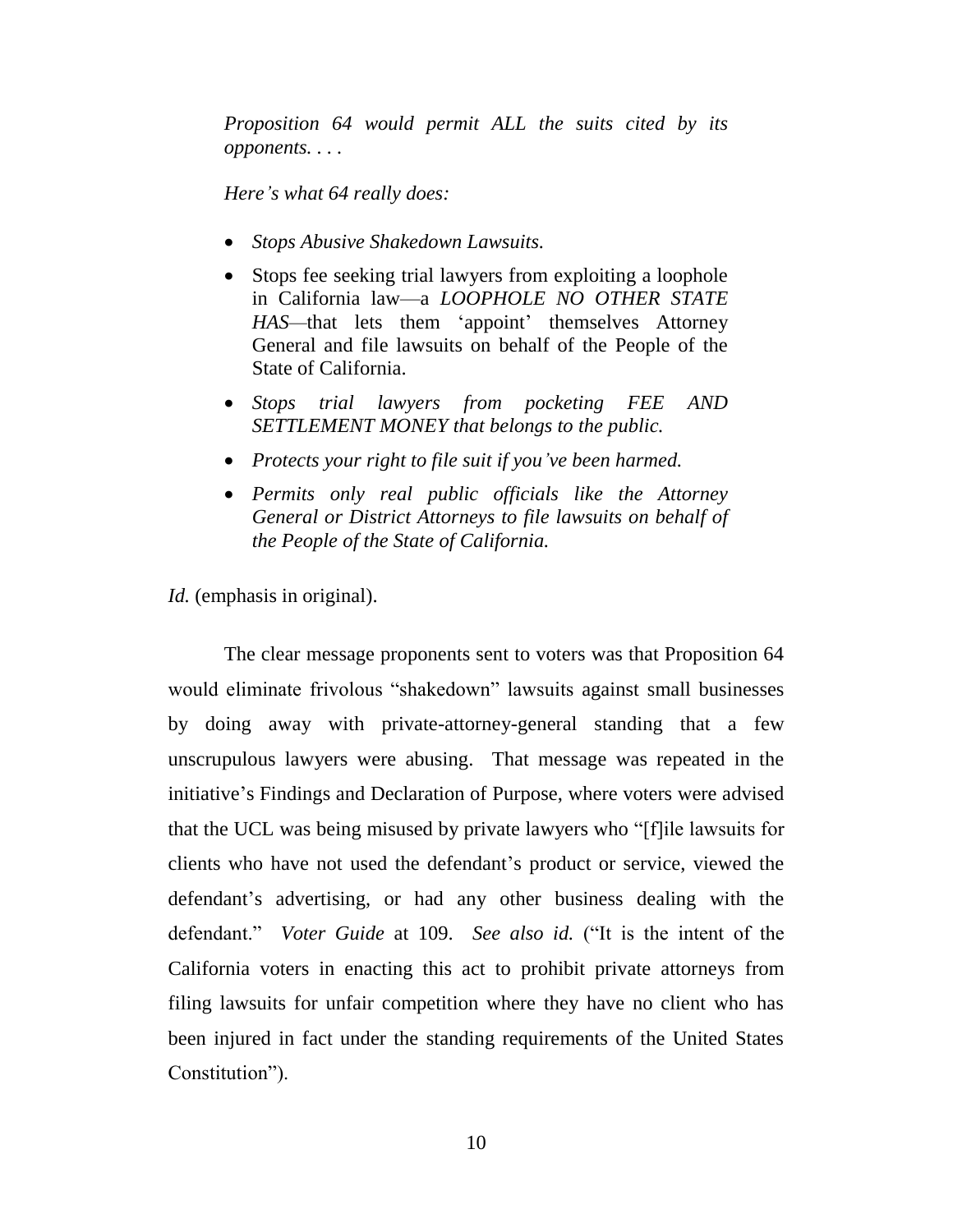But another message in the Findings and Declaration of Purpose was just as loud and just as clear: That Proposition 64 would preserve the right to prosecute legitimate UCL claims:

It is the intent of California voters in enacting this act to eliminate frivolous unfair competition lawsuits *while protecting the right of individuals to retain an attorney and file an action for relief pursuant to Chapter 5 (commencing with Section 17200) of Division 7 of the Business and Professions Code*.

*Id.* (emphasis added).

The proponents" message worked: Business & Professions Code section 17203 now states, in relevant part, that "[a]ny person may pursue representative claims or relief on behalf of others only if the claimant meets the standing requirements of Section 17204 and complies with Section 382 of the Code of Civil Procedure . . ."; Section 17204 now states that standing to pursue a UCL claim is limited to "any person who has suffered injury in fact and has lost money or property as a result of such unfair competition"; and Section 17535 now incorporates the same standing provisions that sections 17203 and 17204 contain.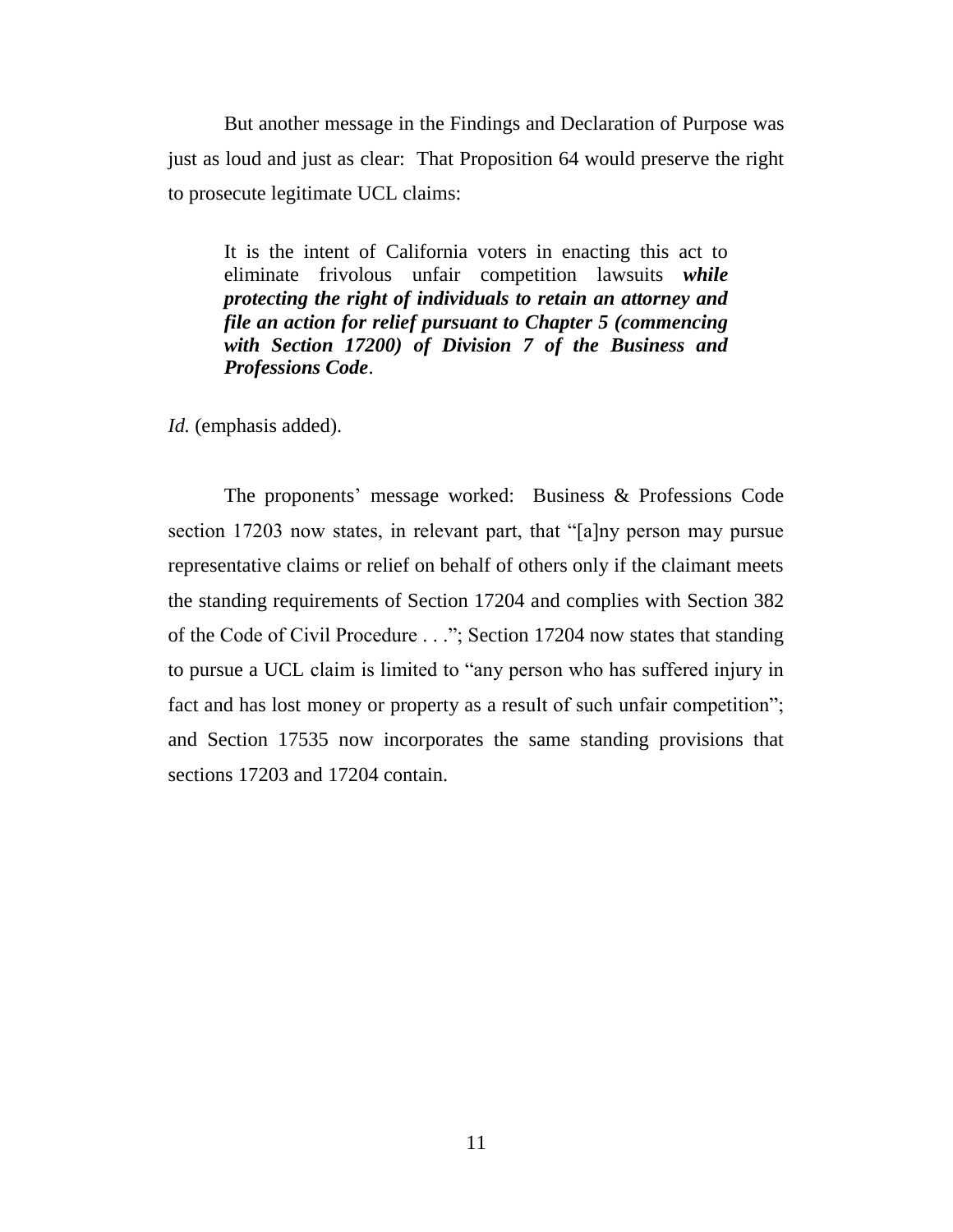## **B. PROPOSITION 64: BEFORE AND AFTER THE NOVEMBER 2004 ELECTION**

Soon after Proposition 64 became law, its proponents began unpacking arguments that were never heard before the November 2004 election. They began to assert that the initiative went far beyond more stringent standing requirements and claimed — for the first time ever that Proposition 64 was actually a radical revision of the UCL, which fundamentally changed the way the statute could be applied. **2**

According to these proponents, plaintiffs who sue for violations of the UCL"s fraud prong must plead and prove reliance to prevail on that claim, because the UCL now provides that plaintiffs must show they "lost money or property *as a result of* . . . unfair competition." Andrew B. Serwin and Russell L. Carlberg, *Is UCL Fraud Now Akin to Common Law Fraud? Reliance, Materiality and Causation After Proposition 64*, 14 Competition 45, 47 (2005) (hereinafter, "*UCL Fraud*") (quoting Bus. & Prof. Code § 17203 West Supp. 2005) (emphasis added).

In other words, the proponents of this approach contended that stating a claim under the fraud prong of the UCL not only requires the plaintiff to show a relationship between the fraudulent transaction and the remedy the plaintiff seeks, it requires the plaintiff to prove that the but-for

 $\overline{a}$ 

**<sup>2</sup>** Proposition 64"s proponents were not and are not the small businesses who were portrayed as the victims of corrupt trial lawyers in the pro-Proposition 64 voter materials and advertising in the run-up to the November 2004 election. Rather, these proponents include some of the largest and powerful corporations in the world. *See Voter Guide* at 40.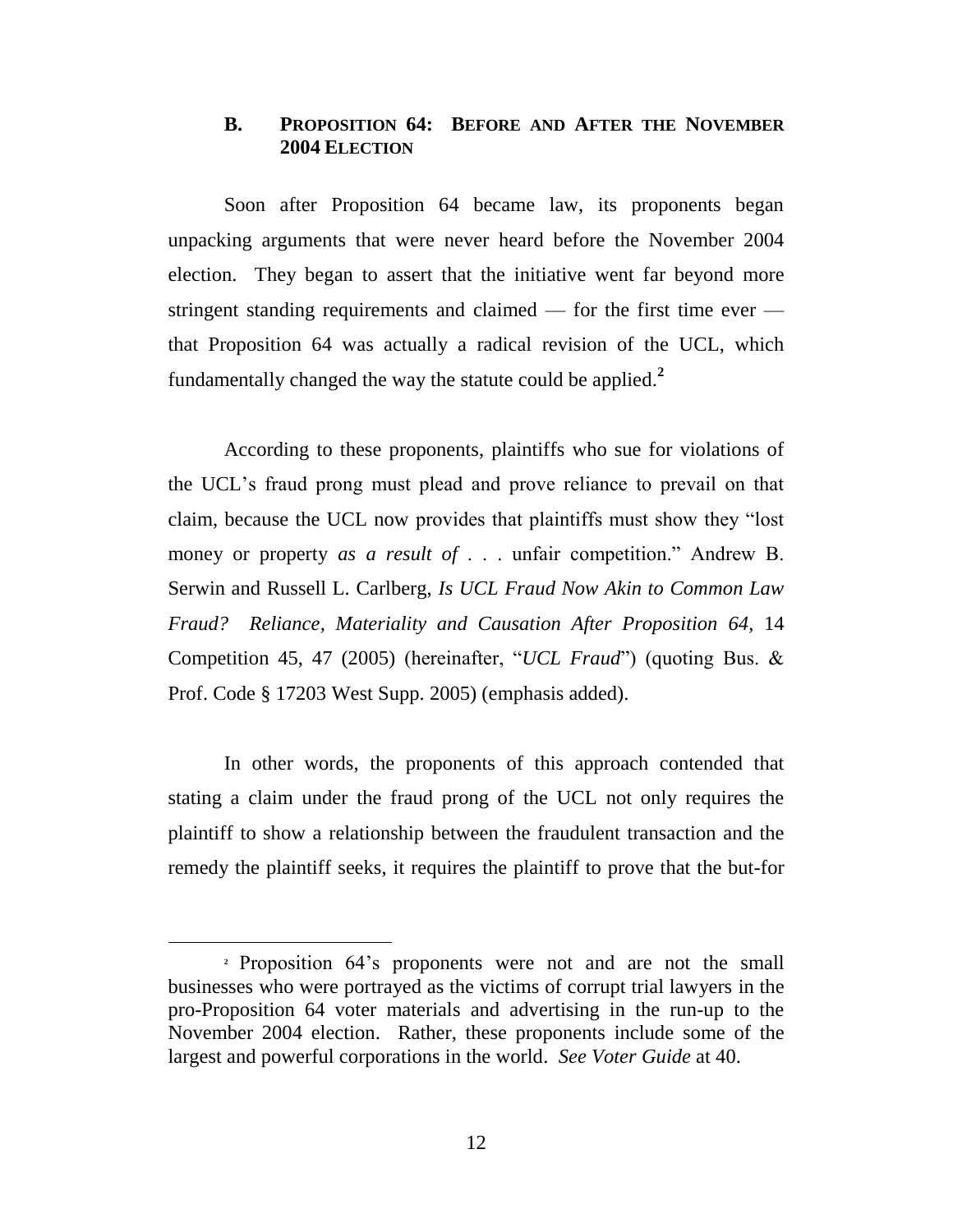cause of each and every individual class member's loss was that they actually relied on the defendant"s fraudulent conduct. *Id.* at 45-47. **<sup>3</sup>**

Under this view of the law, pursuing a claim under the fraud prong of the UCL would be virtually identical to pursuing a claim for commonlaw fraud — one of the most difficult claims to plead and prove — but without the ability to recover the damages that the common law provides. *See UCL Fraud* at 45-47*.* Put differently, from this perspective, the UCL is no longer capable of providing a collective remedy for fraud that is perpetrated on a large scale.

The most basic problem with the argument is that none of this was ever mentioned to the electorate, hence it does not and cannot comport with

 $\overline{a}$ 

Proposition 64 *may* have overruled the former 'no-reliance' rule of the UCL. After Proposition 64, the plaintiff must be someone who has "suffered injury in fact *and* has lost money or property as a result of such unfair competition." [Prop. 64, § 3 (italics added); *see*  $\llbracket 2.47.1 \text{ ff.} \rrbracket$  *Arguably*, the 'and' in that sentence means that someone who did not rely on the false statement did not lose "money or property *as a result of*" the UCL violation and, hence, may not have standing to sue for "fraudulent" business practices."

William L. Stern, BUSINESS & PROFESSIONS CODE SECTION 17200 PRACTICE § 3:167.1 (2006 ed.) (bold italics added; plain italics in original). Put bluntly, one would think that if such a drastic revision was intended by Proposition 64, the principal author of the initiative would be able to discuss it in terms more definite and more forceful than an observation that the language "may" have overruled seven decades of jurisprudence, "arguably" due to the placement of an "and" in a sentence.

**<sup>3</sup>** The less-than-straightforward nature of the argument (hence the allusion to a "Trojan Horse") is illustrated by a passage from a practice guide that was written by one of Proposition 64"s principal authors, William L. Stern. There, Mr. Stern writes that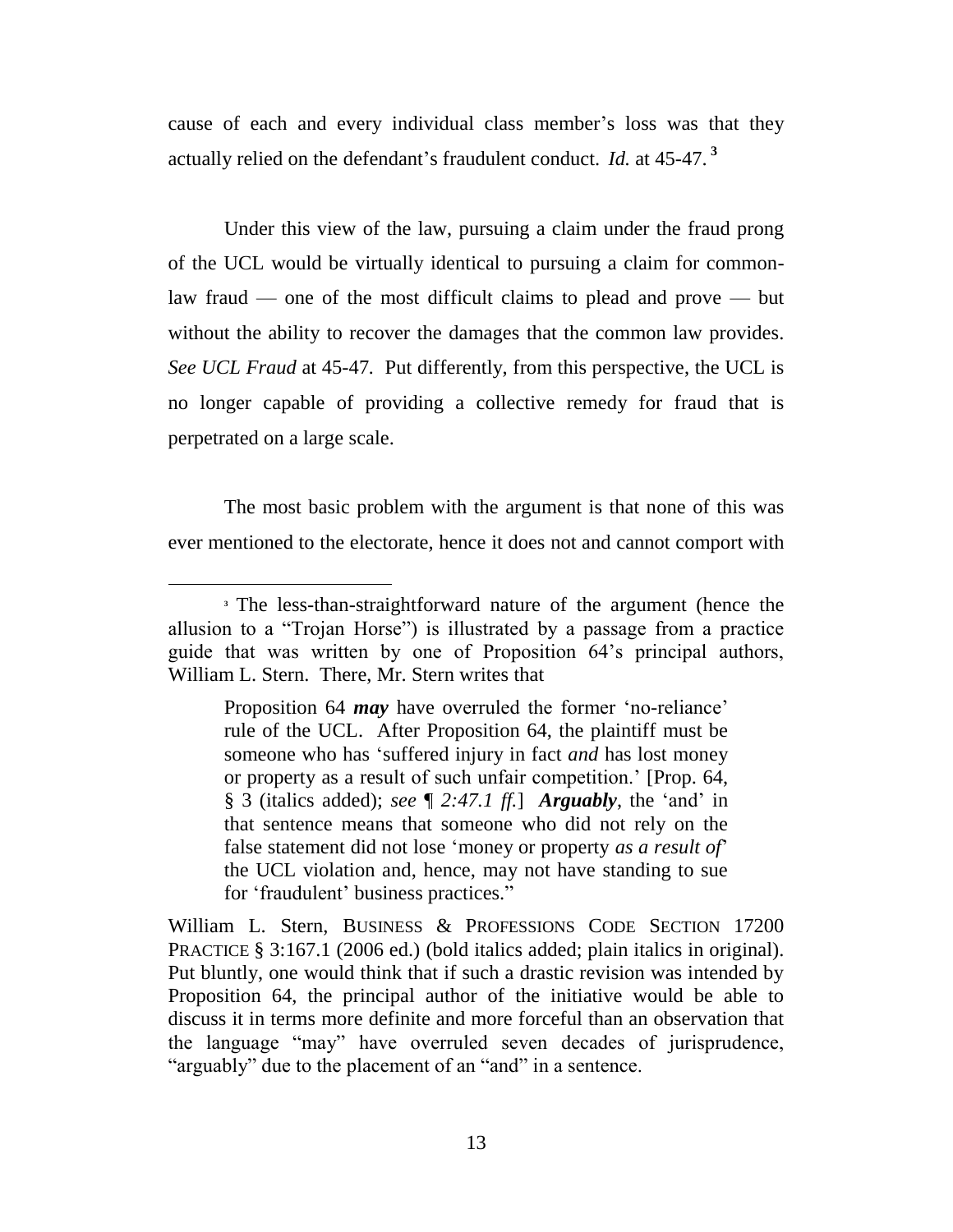voter intent. As this Court has explained, discerning voter intent in the context of a ballot initiative is no different than construing and applying a statute:

In interpreting a voter initiative . . . , we apply the same principles that govern statutory construction. Thus, [1] we turn first to the language of the statute, giving the words their ordinary meaning. [2] The statutory language must also be construed in the context of the statute as a whole and the overall statutory scheme in light of the electorate's intent. [3] When the language is ambiguous, we refer to other indicia of the voters" intent, particularly the analyses and arguments contained in the official ballot pamphlet.

*Robert L v. Superior Court*, 30 Cal. 4th 894, 900-01 (2003) (citations, quotation marks, and brackets omitted).

Employing this methodology in *Californians for Disability Rights,*  this Court confirmed what the electorate was told when it summed up what Proposition 64 was supposed to accomplish:

In Proposition 64, as stated in the measure's preamble, the voters found and declared that the UCL"s broad grant of standing had encouraged "[f]rivolous unfair competition lawsuits [that] clog our courts[,] cost taxpayers" and "threaten[] the survival of small businesses...." (Prop. 64,  $\S$ ) 1, subd. (c) ["Findings and Declarations of Purpose"].) The former law, the voters determined, had been "misused by some private attorneys who" "[f]ile frivolous lawsuits as a means of generating attorneys' fees without creating a corresponding public benefit," "[f]ile lawsuits where no client has been injured in fact," "[f]ile lawsuits for clients who have not used the defendant"s product or service, viewed the defendant's advertising, or had any other business dealing with the defendant," and "[f]ile lawsuits on behalf of the general public without any accountability to the public and without adequate court supervision." (Prop. 64, § 1, subd.  $(b)(1)-(4)$ .) "[T]he intent of California voters in enacting"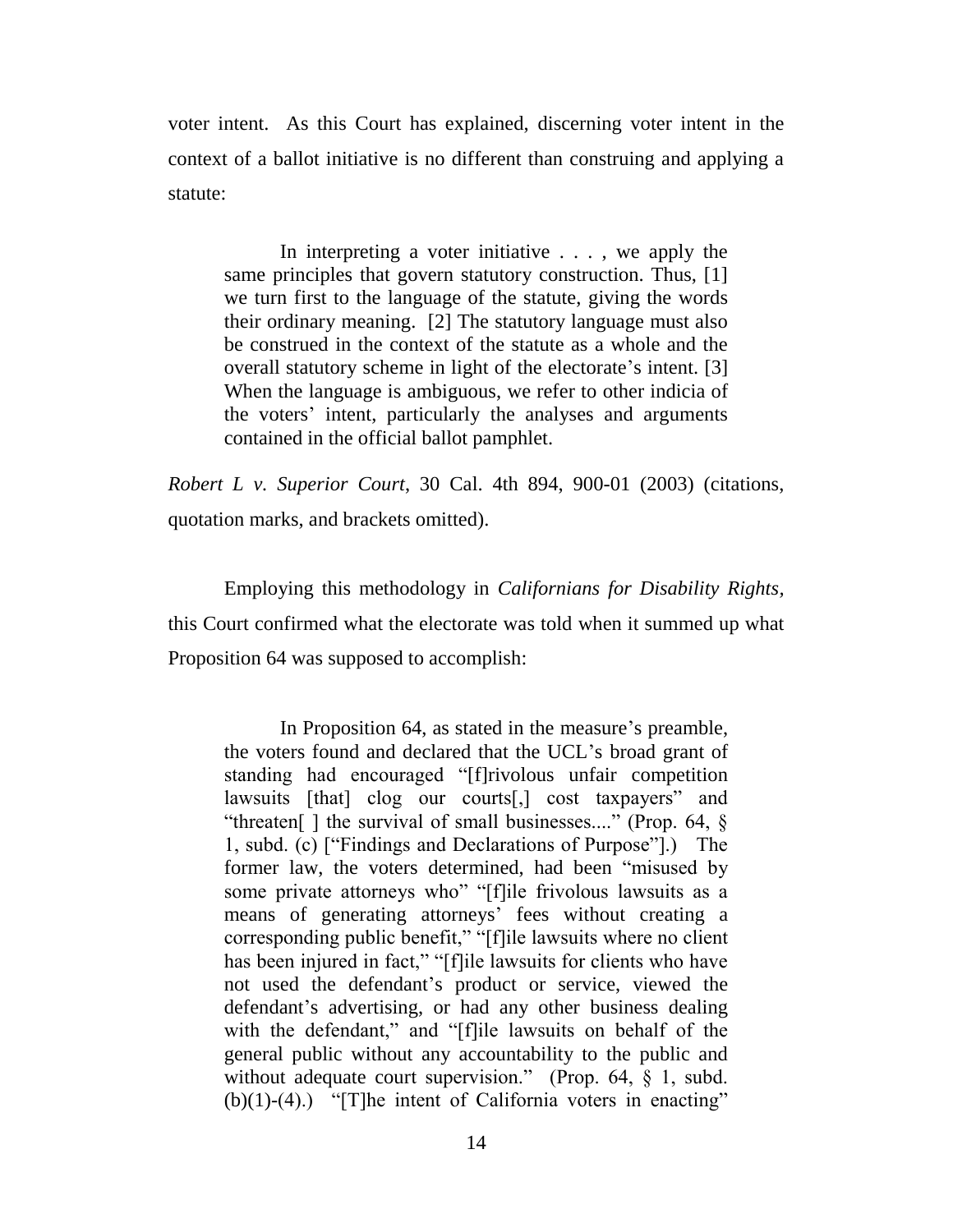Proposition 64 was to limit such abuses by "prohibit[ing] private attorneys from filing lawsuits for unfair competition where they have no client who has been injured in fact" (*id.,* § 1, subd. (e)) and by providing "that only the California Attorney General and local public officials be authorized to file and prosecute actions on behalf of the general public" (*id.,* § 1, subd. (f)).

39 Cal. 4th at 228.

Plainly, the concept that was articulated to voters was the need to curb *frivolous "shakedown" lawsuits* that a small group of unethical lawyers had filed by taking advantage of the UCL's private-attorneygeneral standing provisions. *See id.* Equally plain was that Proposition 64 proposed to solve that problem by closing that "loophole" through the elimination of private-attorney-general standing (which had been available as an alternative to proceeding with the case as a class action) and ensuring that those who prosecuted UCL claims had a stake in the action by requiring them to demonstrate a loss of money or property resulting from a UCL violation. *See id.*

**C. THE COURT OF APPEAL'S REASONING DOES NOT COMPORT WITH THE TEXT OF PROPOSITION 64'S AMENDMENTS, WITH THIS COURT'S RECENT RULINGS, OR WITH DECADES OF UCL JURISPRUDENCE**

Nowhere in any of the voter materials or the text of Proposition 64 itself was there any mention of reliance, much less that the initiative would make it impossible to prosecute widespread UCL violations. Indeed, like most other consumer-protection statutes that were enacted by other States during the same period, the UCL was designed to eliminate the need to plead and prove reliance and other elements of tort law, precisely because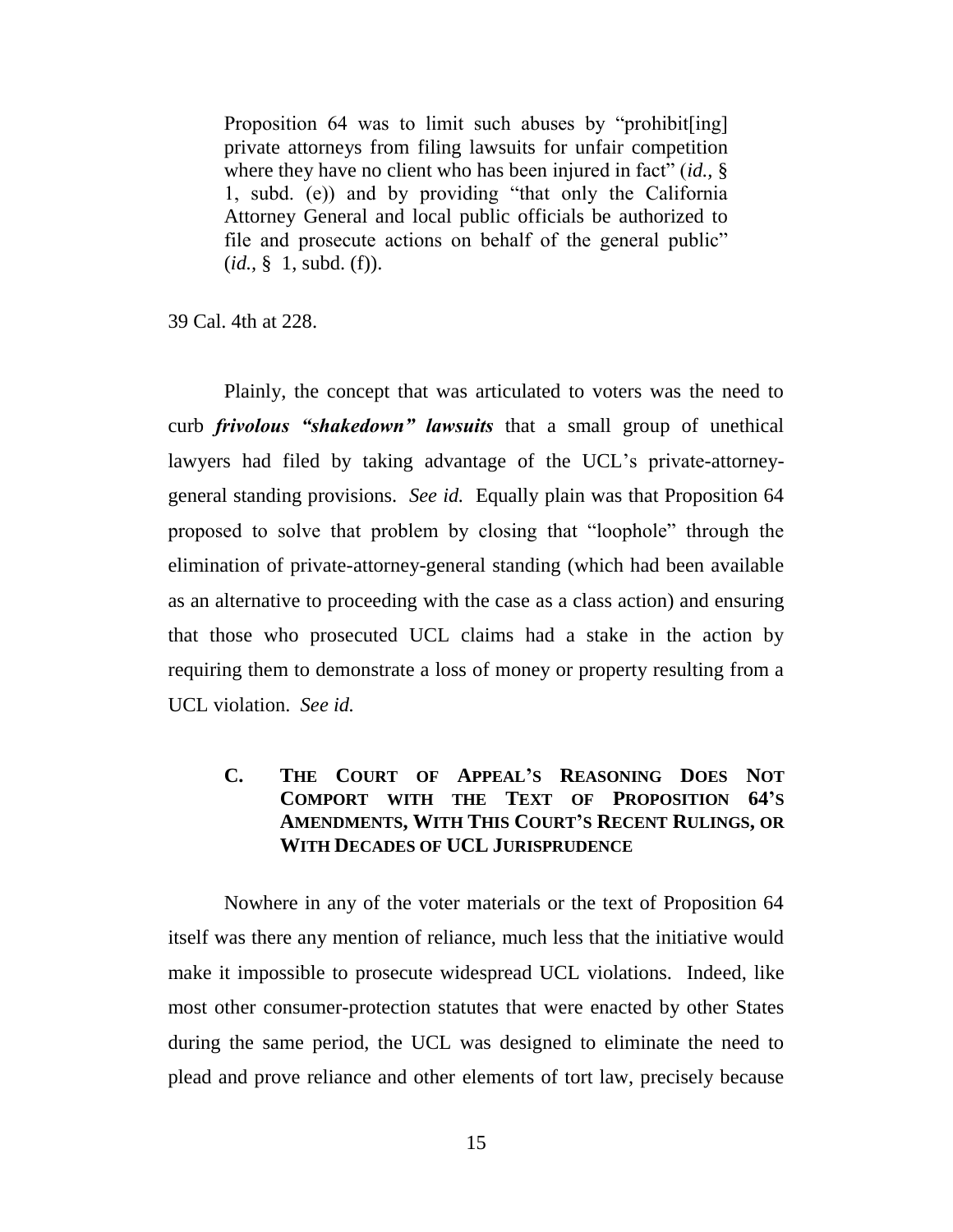those elements would make it impossible to prosecute unfair and deceptive business practices that were perpetrated on large numbers of victims. "As a result, to state a claim under the [UCL] one need not plead and prove the elements of a tort. Instead, one need only show that "members of the public are likely to be deceived."" *Bank of the West v. Superior Court,* 2 Cal. 4th 1254, 1267 (1992) (quoting *Chern v. Bank of Am.,* 15 Cal. 3d 866, 876 (1976)).

Moreover, as this Court has explained on many occasions, the UCL and the Federal Trade Commission Act are quite similar in terms of their language and statutory purpose, which is the reason ""decisions of the federal court on the subject are more than ordinarily persuasive."" *Cel-Tech Communications, Inc. v. Los Angeles Cellular Tel. Co.,* 20 Cal. 4th 163, 185 (1999) (quoting *People ex rel. Mosk v. Nat'l Research Co. of Cal.,*  201 Cal. App. 2d 765, 773 (1962)); *see also Barquis v. Merchants Collection Ass'n,* 7 Cal. 3d 94, 109-110 (1972) (discussing same).

And as the federal courts have explained, imposing an actualreliance requirement in actions involving widespread fraud would all but nullify the effectiveness of these statutes. *See, e.g., F.T.C. v. Figgie Int'l, Inc.,* 994 F.2d 595, 605-06 (9th Cir. 1993) ("Requiring proof of subjective reliance by each individual consumer *would thwart effective prosecutions of large consumer redress actions* and frustrate the statutory goals of the [FTC Act]. A presumption of actual reliance arises once the Commission has proved that the defendant has made material misrepresentations, that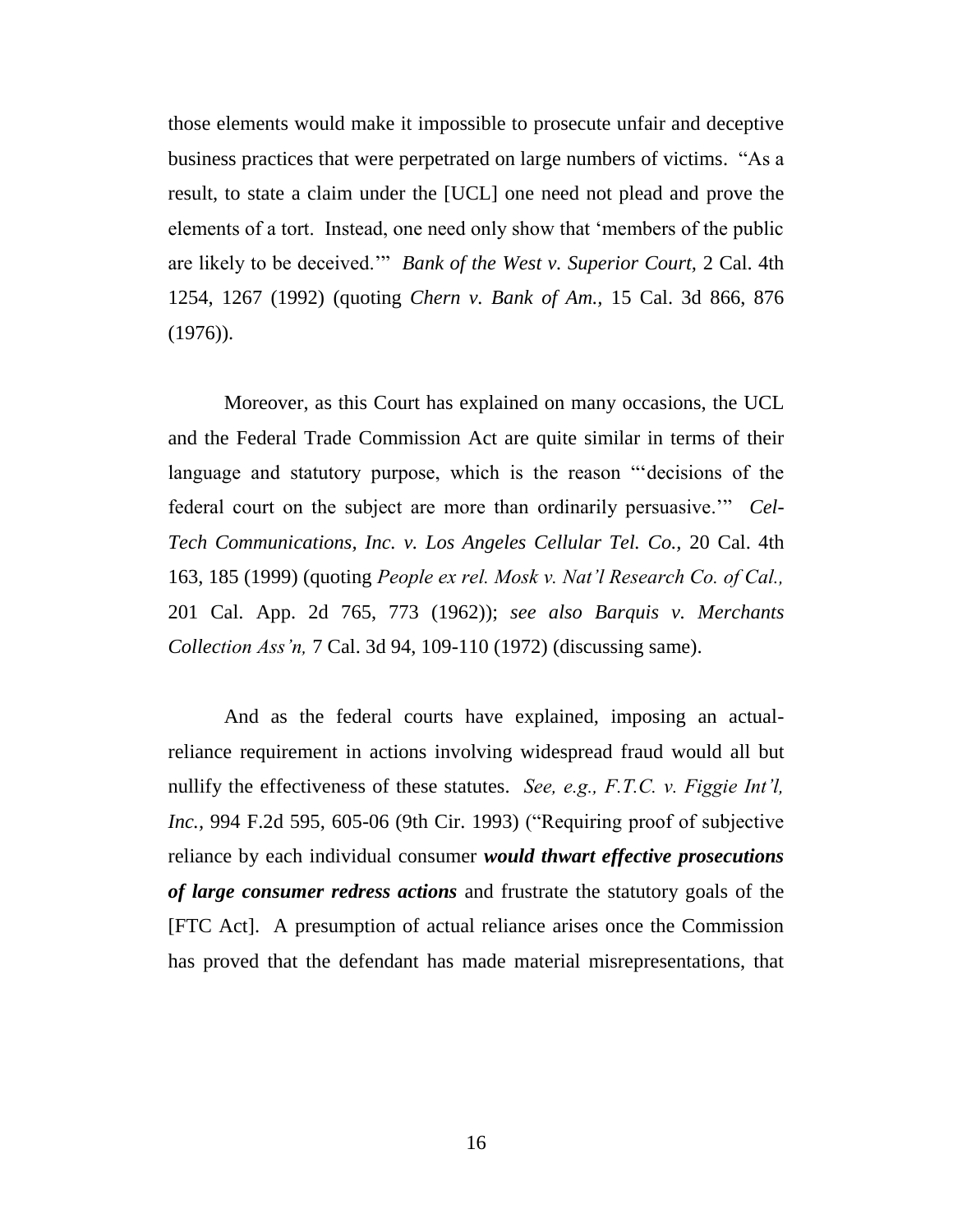they were widely disseminated and that consumers purchased the defendant"s product") (emphasis added). **4**

In light of the way Proposition 64 was pitched to voters, it is neither reasonable nor logical to conclude that the initiative was intended to make drastic changes that prevent the prosecution of widespread violations of the UCL. And to the extent that there were any doubts about the effect of Proposition 64, this Court eliminated them when it ruled that Proposition 64 "left entirely unchanged the substantive rules governing business and competitive conduct. Nothing a business might lawfully do before Proposition 64 is unlawful now, and nothing earlier forbidden is now permitted. Nor does the measure eliminate any right to recover." *Californians for Disability Rights,* 39 Cal. 4th at 232.

Under the circumstances, it is simply not possible to reconcile the Tobacco Companies arguments with what the electorate was told they were voting for when Proposition 64 was on the ballot. It is even more difficult

 $\overline{a}$ 

*Blackie v. Barrack,* 524 F.2d 891, 906 (9th Cir. 1975) (emphasis added).

**<sup>4</sup>** The same approach is commonly used in private securities-fraud class actions:

Proof of reliance is adduced to demonstrate the causal connection between the defendant"s wrongdoing and the plaintiff"s loss. *We think causation is adequately established in the impersonal stock exchange context by proof of purchase and of the materiality of misrepresentations, without direct proof of reliance*. Materiality circumstantially establishes the reliance of some market traders and hence the inflation in the stock price when the purchase is made the causational chain between defendant"s conduct and plaintiff"s loss is sufficiently established to make out a prima facie case.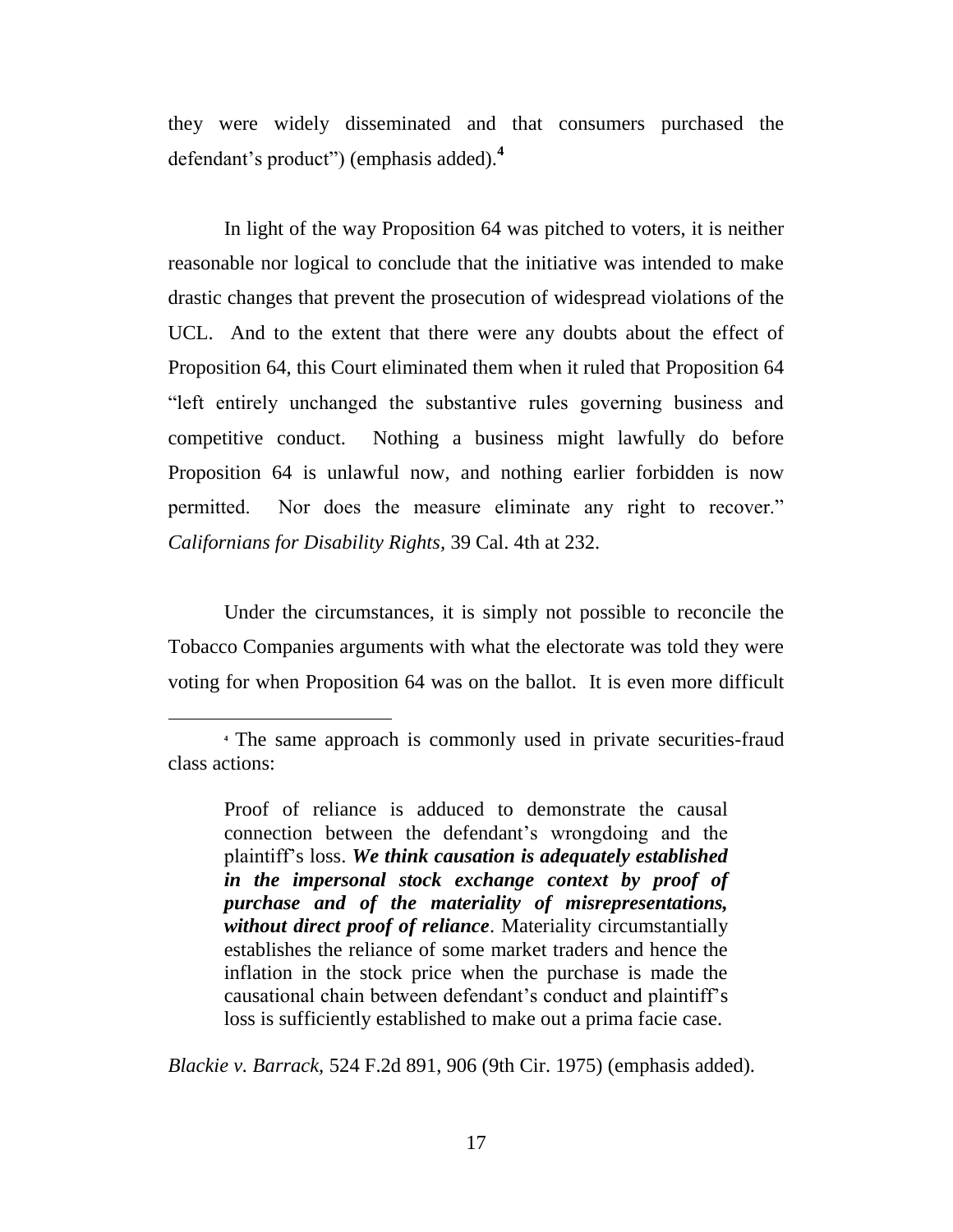to reconcile those arguments — which amount to nothing more than a series of inferences, strung together with finely spun theories drawn from tort-reform repositories — with this Court"s description of the legislative purpose that has informed the UCL since it was codified at California Civil Code section 3369 over seven decades ago:

The language of section 3369 . . . explicitly extends to any "unlawful, unfair *or* deceptive business practice"; the Legislature, in our view, intended by this sweeping language to permit tribunals to enjoin on-going wrongful business conduct in whatever context such activity might occur. Indeed, although *most precedents under section 3369 have arisen in a "deceptive" practice framework*, even these decisions have frequently noted that *the section was intentionally framed in its broad, sweeping language, precisely to enable judicial tribunals to deal with the innum1erable ""new schemes which the fertility of man"s invention would contrive*."" (*American Philatelic So. v. Claibourne* (1935) 3 Cal.2d 689, 698 [46 P.2d 135].) As the *Claibourne* court observed: "When a scheme is evolved which on its face violates the fundamental rules of honesty and fair dealing, a court of equity is not impotent to frustrate its consummation because the scheme is an original one. *There is a maxim as old as law that there can be no right without a remedy, and in searching for a precise precedent, an equity court must not lose sight, not only of its power, but of its duty to arrive at a just solution of the problem*."

*Barquis*, 7 Cal. 3d at 111-12 (footnote omitted; initial emphasis in original, latter emphasis added).

Given this Court's clear statements about the nature and purpose of the UCL, the nature and purpose of Proposition 64"s amendments, and the fact that those amendments did not have *any* impact on the rights or duties that preexisted the ballot initiative, it is simply not possible to argue credibly that Proposition 64 makes it nearly impossible to prosecute false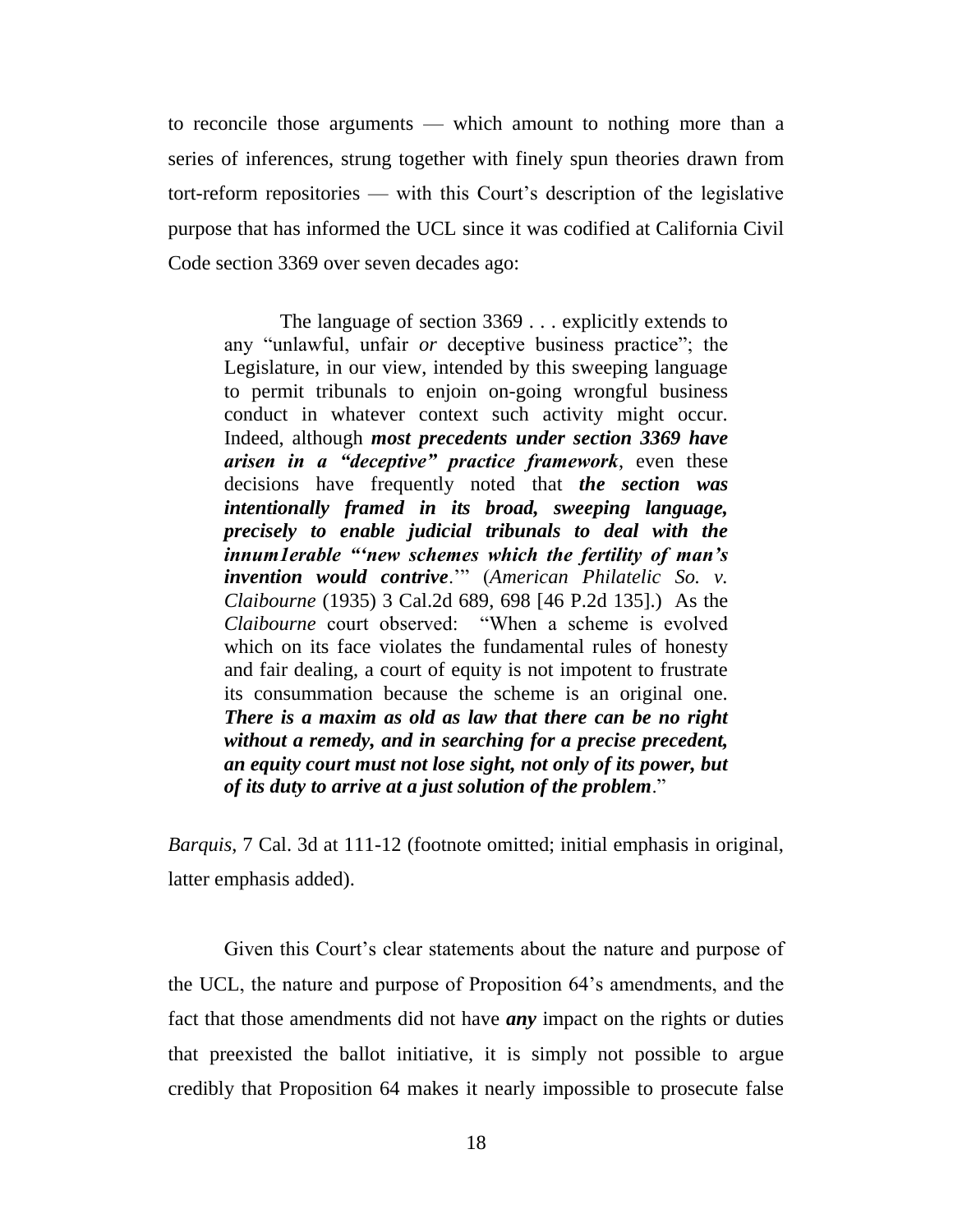advertising and widespread unlawful, unfair, and fraudulent conduct as a UCL violation. Nonetheless, this is the same argument that the Tobacco Companies used to persuade the trial court to decertify a class that had been certified under the UCL before the enactment of Proposition 64. *In re Tobacco Cases II,* 142 Cal. App. 4th 891, 919-20 (2006).

The Tobacco Companies contended that the UCL's new standing provisions made it impossible for the plaintiffs to prosecute claims that the Tobacco Companies made false and misleading statements by denying or disputing the health hazards and addictiveness of cigarette smoking, and that they targeted minors to induce them into becoming new customers. *Id.* at 920. The trial court agreed, finding that the UCL had changed since it certified the class, and that "the requirement of individual reliance meant the individual issues predominate over the common issues thus making the case unsuitable for a class action." *Id.* at 921.

Most would find it difficult to argue that, by decertifying a UCL class on these grounds after Proposition 64 became law, the trial court and the Court of Appeal believed that Proposition 64 actually had substantively changed the way the UCL governs business and competitive conduct. Not the Tobacco Companies. They contend that "[a]pplication of Proposition 64"s standing requirements to all class members is fully consistent with [this Court's] observation" that Proposition 64 "left entirely unchanged the substantive rules governing business and competitive conduct." Respondents" Answer Brief on the Merits ("Answer") at 16 (quoting *Californians for Disability Rights,* 39 Cal. 4th at 232). They are mistaken.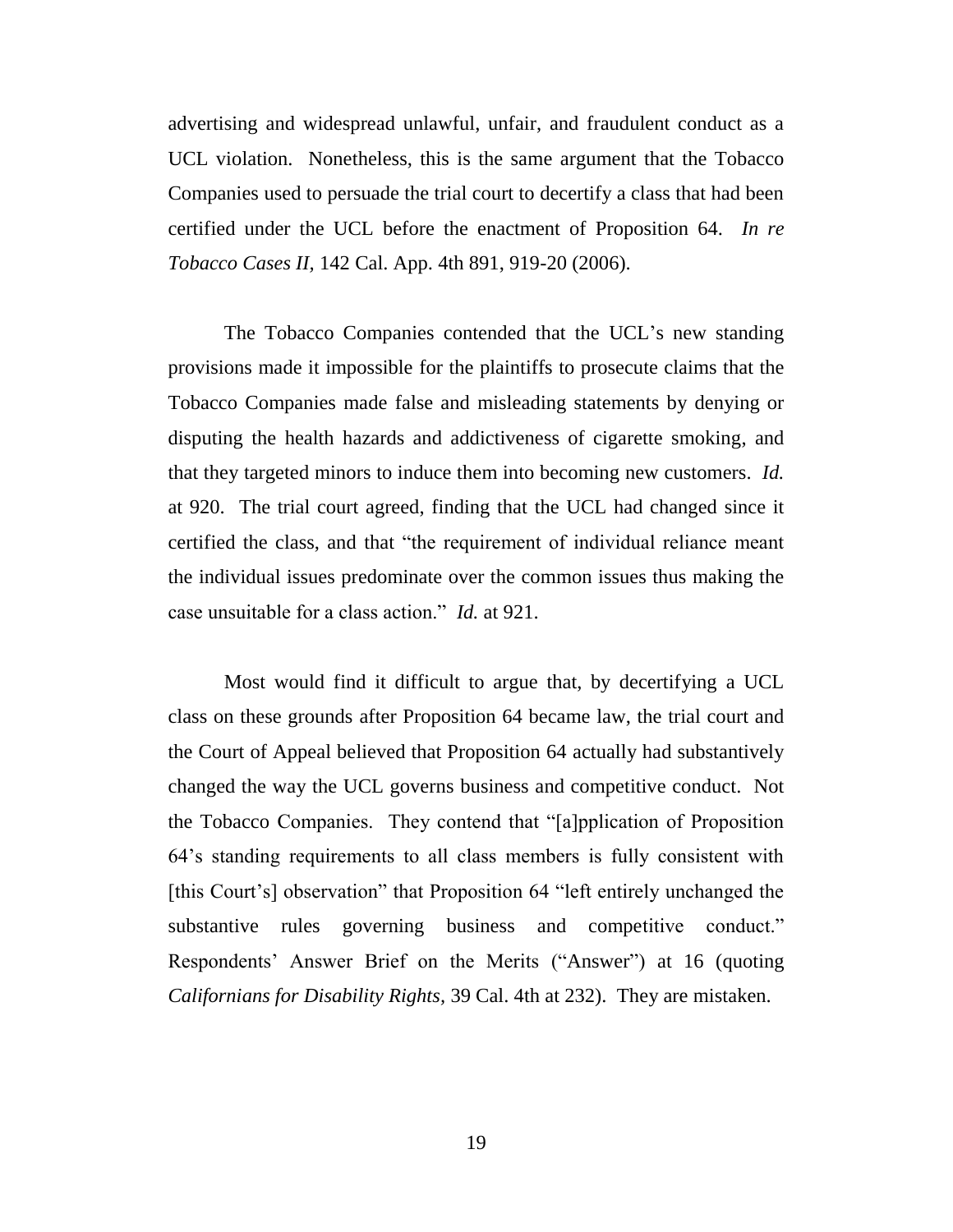## **1.** *Proposition 64 Did Not Amend the UCL to Include a Reliance Requirement*

The Court of Appeal's importation of a reliance requirement which was at the heart of its ruling that a class that had been certified under the UCL before the passage of Proposition 64 was properly decertified afterwards — simply cannot be reconciled with this Court's observation that Proposition 64 "left entirely unchanged the substantive rules governing business and competitive conduct. Nothing a business might lawfully do before Proposition 64 is unlawful now, and nothing earlier forbidden is now permitted. Nor does the measure eliminate any right to recover." *Californians for Disability Rights*, 39 Cal. 4th at 232. Implicit in the Court of Appeal"s ruling is a finding that Proposition 64 was not merely a procedural check on frivolous UCL actions, but was a fundamental, substantive revision of the UCL that would do away with decades of UCL jurisprudence.

This is not a difficult issue. Although Proposition 64 now conditions standing on a loss of money or property, the "as a result of" language did not add anything new to the UCL. That is, if the ballot measure did not alter "the substantive rules governing business and competitive conduct," then the "as a result of" language simply means what it says: That plaintiffs must demonstrate that the remedy they seek is traceable to the defendant"s UCL violation — just as UCL cases have always required. *E.g., Kraus v. Trinity Mgmt.* 23 Cal. 4th 116, 126-27 (2000) ("when we refer to orders for restitution, we mean orders compelling a UCL defendant to return money *obtained through an unfair business practice* to those persons in interest from whom the property was taken, that is, to persons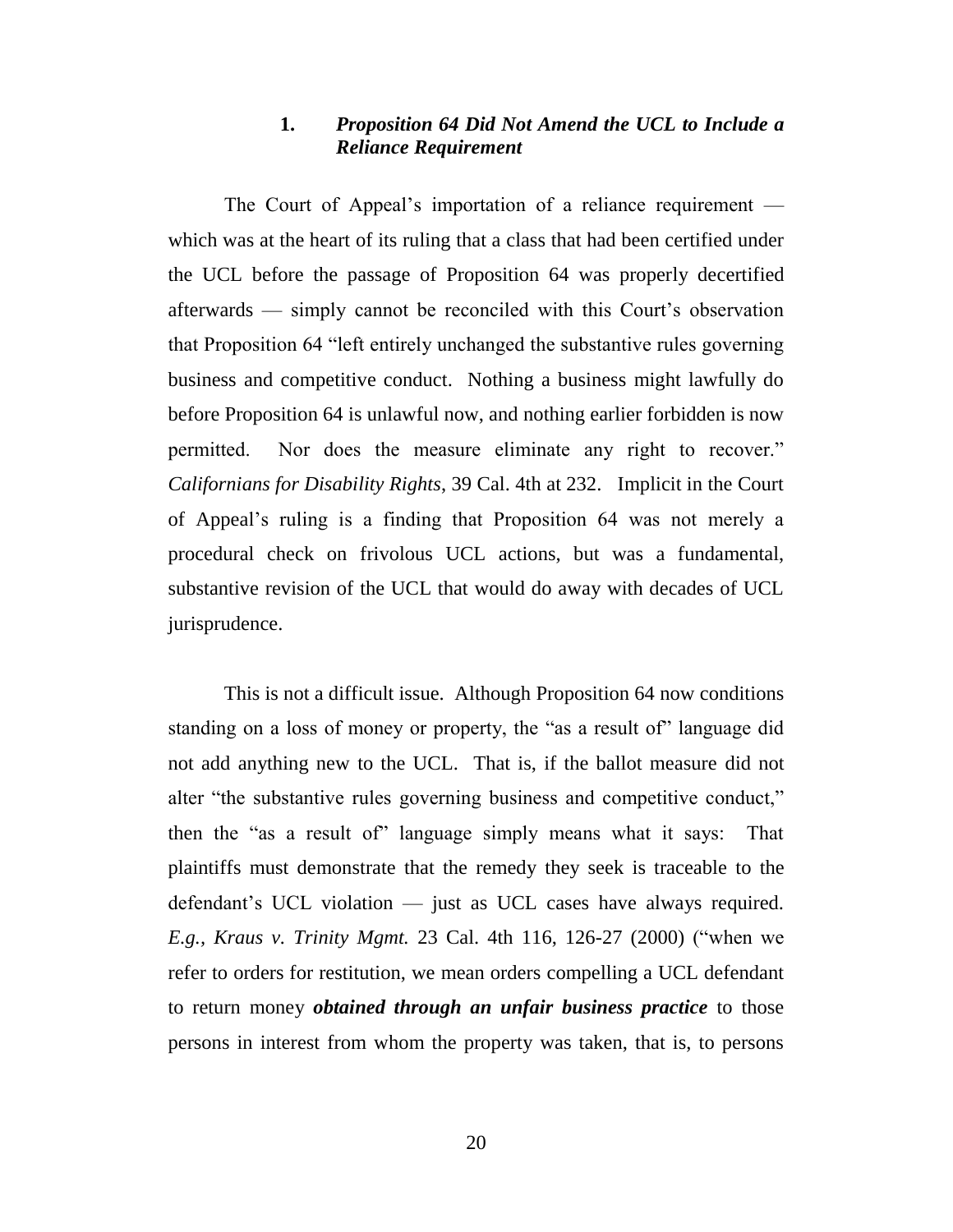who had an ownership interest in the property or those claiming through that person") (emphasis added).

The same is true of the UCL's non-monetary remedies, just as it was well before Proposition 64 eliminated private-attorney-general standing. *E.g., Korea Supply Co. v. Lockheed Martin Corp.,* 29 Cal. 4th 1134, 1152 (2003) ("the breadth standing under this act allows any consumer *to combat unfair competition* by seeking an injunction *against unfair business practices*") (emphasis added).

Conversely, the UCL provides no remedy at all unless the UCL has been violated. *E.g., In re Firearm Cases,* 126 Cal. App. 4th 959, 981 (2005) ("In light of the Supreme Court"s caution that businesses must be able to "know, to a reasonable certainty, what conduct California law prohibits and what it permits," we do not believe a UCL violation may be established without a link between a defendant"s business practice and the alleged harm") (quoting *Cel-Tech,* 20 Cal. 4th at 185); *Klein v. Earth Elements, Inc.,* 59 Cal. App. 4th 965 (1997) (finding that manufacturer was not liable under UCL for distributing contaminated pet food, where evidence showed that distribution was inadvertent and manufacturer acted promptly to recall product). Similarly, restitution is not available unless the funds in question can be traced to the victims of the UCL violation. *E.g., Madrid v. Perot Systems Corp.,* 130 Cal. App. 4th 440, 455 (2005) ("plaintiff"s assertion that defendants received ill-gotten gain does not make a viable UCL claim unless the gain was money in which plaintiff had a vested interest").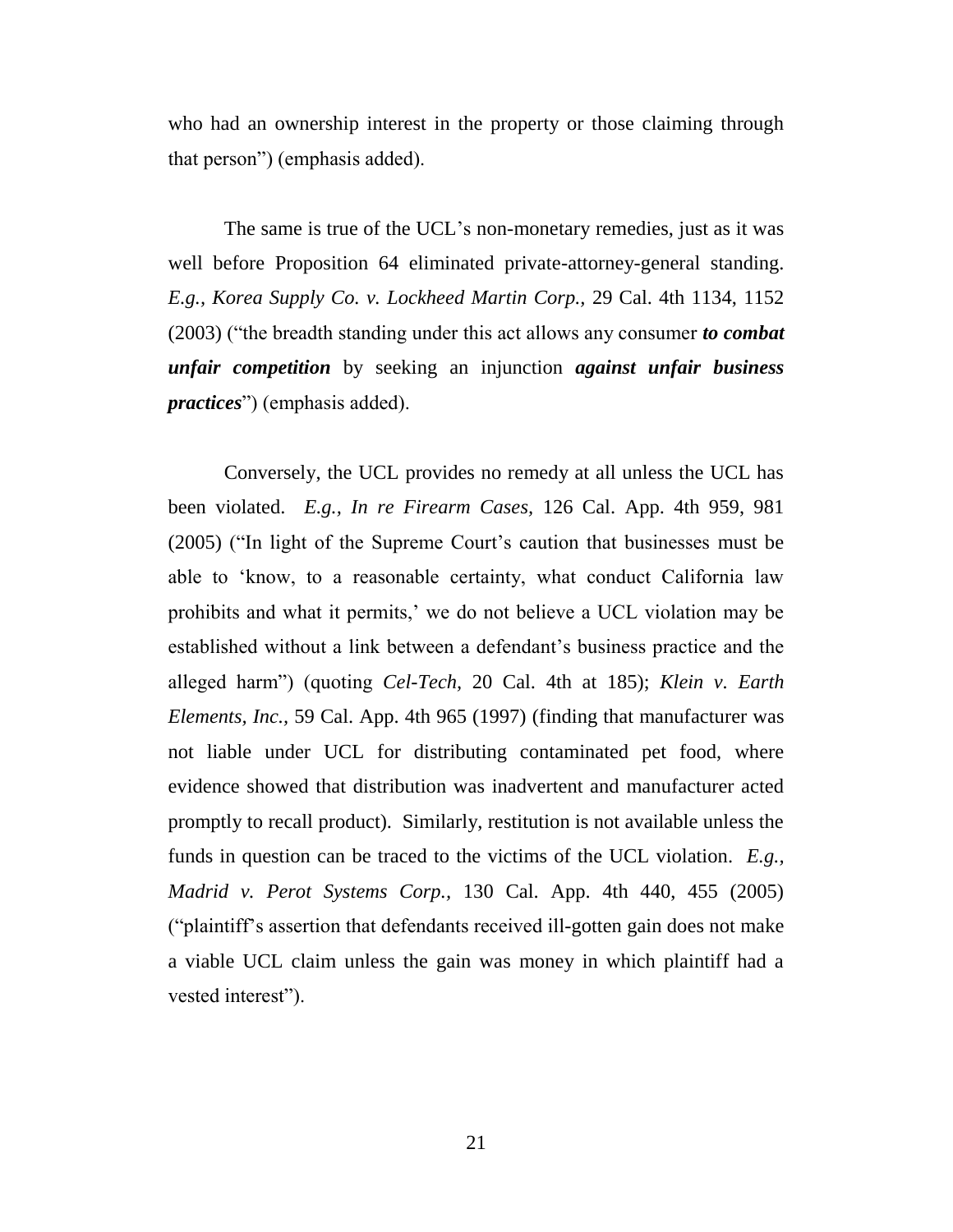Under this approach, there would be no difficulty with proceeding as a class action in the vast majority of UCL cases, without doing violence to the substantive provisions of the UCL itself or decades of jurisprudence construing and applying it. Indeed, as one court recently explained, requiring a showing of actual reliance would not only subvert the basic objectives of the UCL, it would have the effect of immunizing wrongdoers, even in the clearest cases of fraudulent conduct:

One common form of UCL or FAL claim is a "short weight" or "short count" claim. For example, a box of cookies may indicate that it weighs sixteen ounces and contains twenty-four cookies, but actually be short. Even in this day of increased consumer awareness, not every consumer reads every label. If actual reliance were required, a consumer who did not read the label and rely on the count and weight representations would be barred from proceeding under the UCL or the FAL because he or she could not claim reliance on the representation in making his or her purchase. Yet the consumer would be harmed as a result of the falsity of the representation.

*Anunziato v. eMachines, Inc.,* 402 F. Supp. 2d 1133, 1135 (N.D. Cal. 2005).

The Court of Appeal brushed aside the *Anunziato* court's reasoning as distinguishable on the ground that it "did not address a situation where the complaint alleged numerous misrepresentations occurring over a lengthy period and where not all of the misrepresentations were made to all class members." *Tobacco II,* 142 Cal. App. 4th at 925. The Court of Appeal"s rationale makes sense if liability under the UCL depends on consumers actually seeing and relying on each allegedly false advertisement. Its rationale falls apart, however, if "it is necessary only to show that "members of the public are likely to be deceived"" and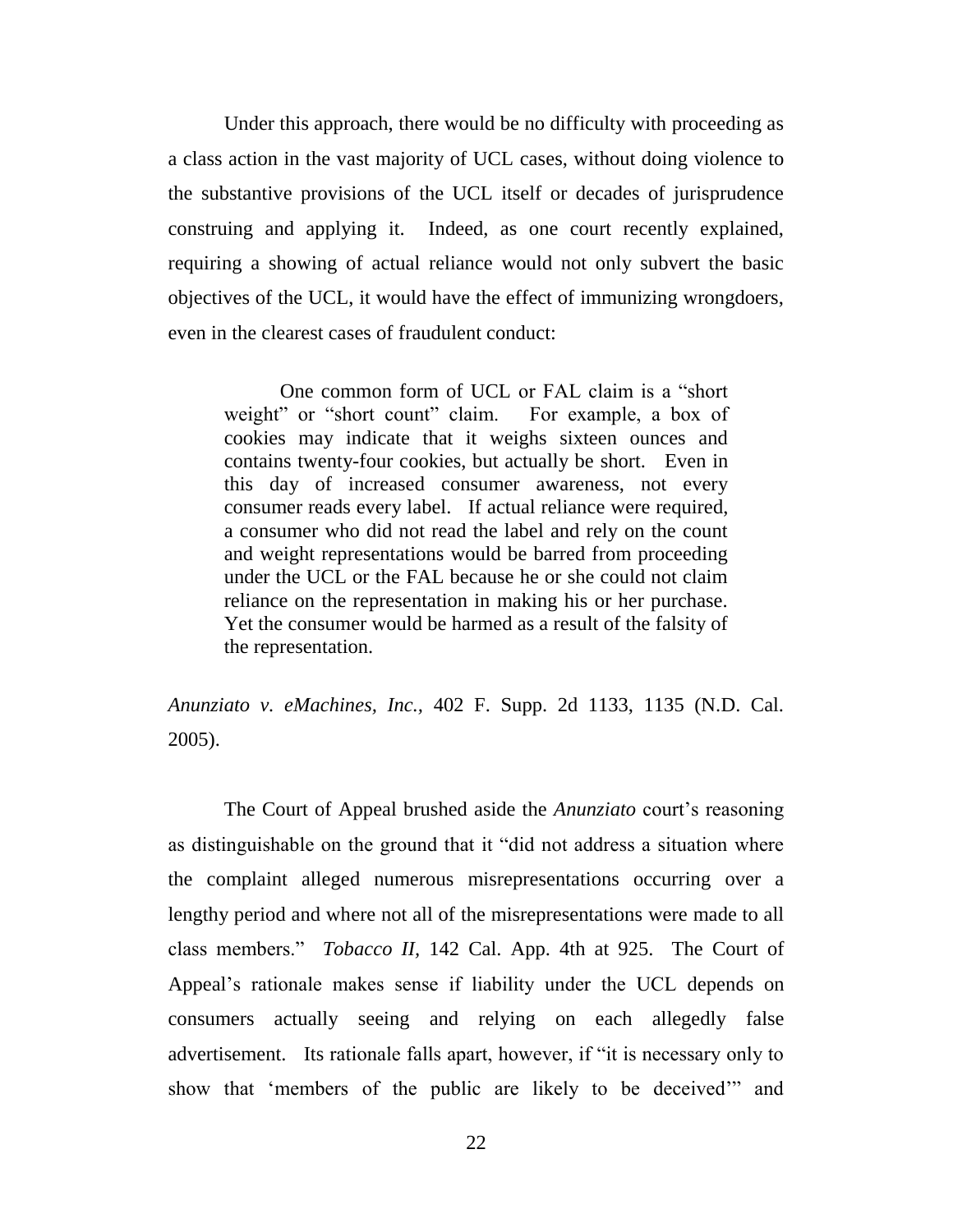[a]llegations of actual deception [and] reasonable reliance . . . are unnecessary." *Committee on Children's Television v. General Foods Corp.*, 35 Cal. 3d 197, 211 (1983). In other words, the Court of Appeal's rejection of *Anunziato* is entirely circular; that is, it becomes defensible only *after* it has adopted an actual-reliance standard.

> **2.** *Neither the UCL"s Standing Provisions Nor Class-Certification Criteria Require a Showing That Each Class Member Suffered a Loss of Money or Property for the Case to Be Certified to Proceed as a Class Action*

Although the Court of Appeal acknowledged this Court's ruling in *Californians for Disability Rights,* it focused exclusively on the aspect of the ruling in which "the court held Proposition 64"s new standing requirements apply to pending cases. We are bound by this decision." *Tobacco II,* 142 Cal. App. 4th at 920. The Court of Appeal said nothing, however, about the rationale that informed the Court's retroactivity ruling. Instead, the court moved on to find that Proposition 64 "significantly restricts the standing of private citizens to bring UCL lawsuits. After Proposition 64, a private citizen has standing to bring a UCL lawsuit only if he or she "has suffered injury in fact and has lost money or property as a result of such unfair competition." *Id.* Accordingly, the court ruled that because the named plaintiffs as well as each class member would have to show that they had standing under the UCL, it would be impossible to try the case on a classwide basis. *Id.*

The Court of Appeal reached the wrong conclusion because it began from the wrong premise. As support for its conclusion that the trial court acted properly when it decertified the UCL class in this case, it stated that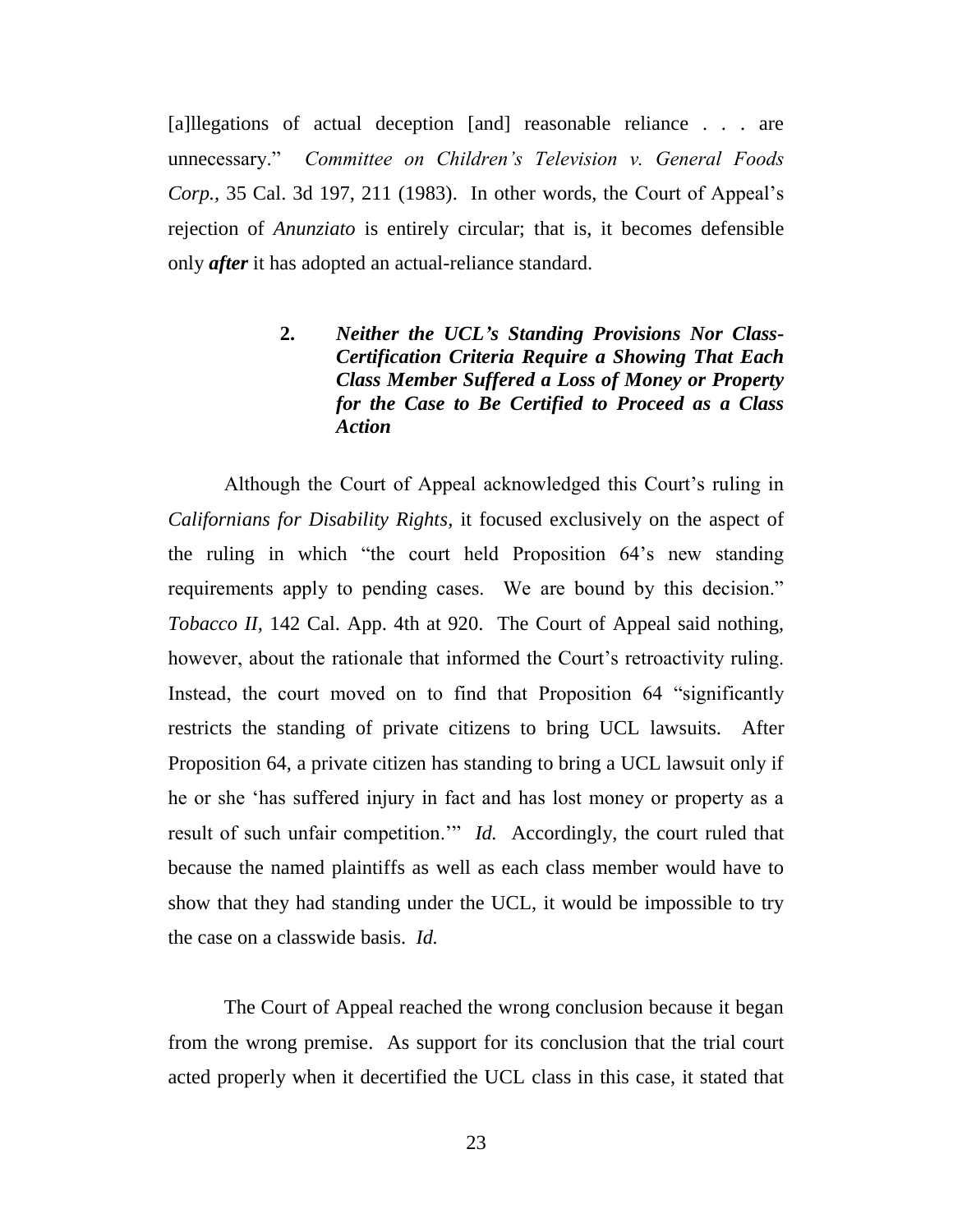"Proposition 64 forecloses relief to a private plaintiff who has not suffered an injury in fact and lost money or property as a result of an unfair business practice. (§ 17203.) Thus, the named plaintiff as well as class members must have suffered an injury in fact and lost money or property." *Tobacco II*, 142 Cal. App. 4th at 921.

Taking this a step further, the Tobacco Companies argue that applying the UCL"s new standing criteria only to the person who files the action, as the voter materials and the Findings and Declaration of Purpose plainly state, *see, e.g., Voter Guide* at 109 (referring to the "claimant" and the "client" of the attorney who files the action), would "contravene[] fundamental due process principals and distort[] the purpose of the class action device." Answer at 46 (citing *City of San Jose v. Superior Court,* 12 Cal. 3d 447, 462 (1974) ("Altering the substantive law to accommodate procedure would be to confuse the means with the ends — to sacrifice the goal for the going")).

In the present case, however, this oft-quoted passage from *City of San Jose* could not be more inapt. Normally, the passage is used in cases where the plaintiff seeks to overlook the substantive provisions of the law in question so that the claims will satisfy class-action requirements. Here, however, the argument has been turned on its head: The Tobacco Companies persuaded the courts below that class-action requirements should govern the way they construed the UCL"s substantive provisions.

In other words, the new standing provisions could be viewed two ways in the context of a class action: **(1)** as serving a gate-keeping function that screens frivolous claims by focusing on whether the "claimant" or the "client" (which are the terms used in Proposition 64"s Findings and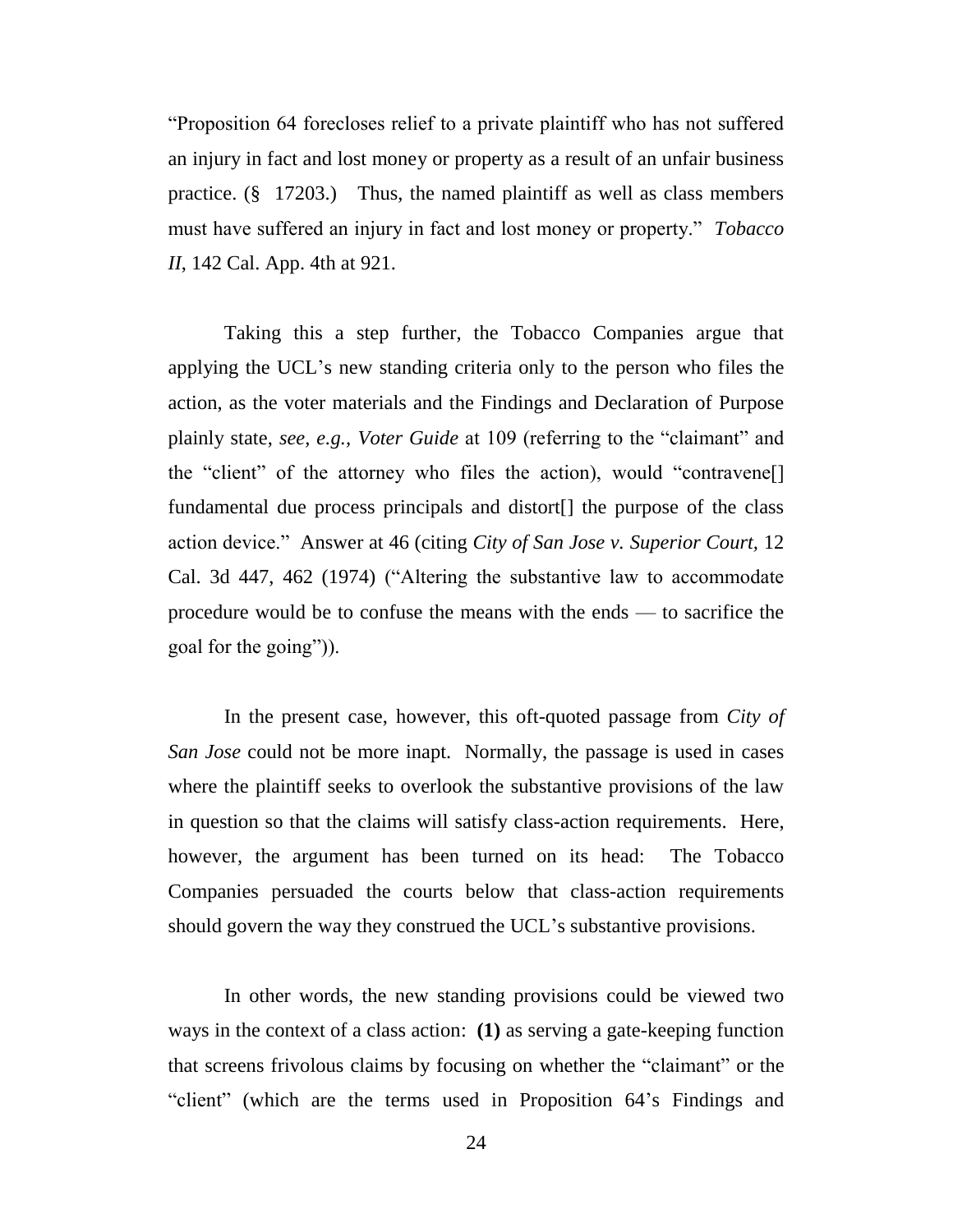Declaration of Purpose) has demonstrated a loss of money or property as a result of the UCL violation as a means of eliminating private-attorneygeneral standing; or **(2)** through the prism of class-action criteria, which (ostensibly) require that the named plaintiff demonstrate not only that he or she has suffered a loss of money or property as a result of the UCL violation, but that each of the unnamed class members have also suffered such a loss.

Here, the Court of Appeal chose the latter view, based on its observation that ""[t]he definition of a class cannot be so broad as to include individuals who are without standing to maintain the action on their own behalf. Each class member must have standing to bring the suit in his [or her] own right."" *Tobacco II,* 142 Cal. App. 4th at 921 (quoting *Collins v. Safeway Stores, Inc.,* 187 Cal. App. 3d 62, 73 (1986)). This, however, was the fatal flaw in the court's analysis.

As other courts have done in this area of the law, *Collins*  "*confuse[d] the concepts of standing and typicality. In a class action, the question of whether the plaintiff may be allowed to present claims on behalf of others does not depend on the standing of the absent class members*, but on the assessment of the typicality and adequacy of representation of the named plaintiff." *Simpson v. Fireman's Fund Ins. Co.,* 231 F.R.D. 391, 396 (N.D. Cal. 2005) (emphasis added). *See also Bzdawka v. Milwaukee County*, 238 F.R.D. 469, 472 (E.D. Wis. 2006) (these decisions "appear to be examples of courts' 'uncritical reliance  $\dots$ on standing-related concepts in attempts to articulate the limits of the Rule 23 qualifications"") (quoting Alba Conte & Herbert Newberg, NEWBERG ON CLASS ACTIONS § 2.7 (4th ed. 2002)); 7A Charles Alan Wright & Arthur R. Miller, FEDERAL PRACTICE & PROCEDURE, *Prerequisites to*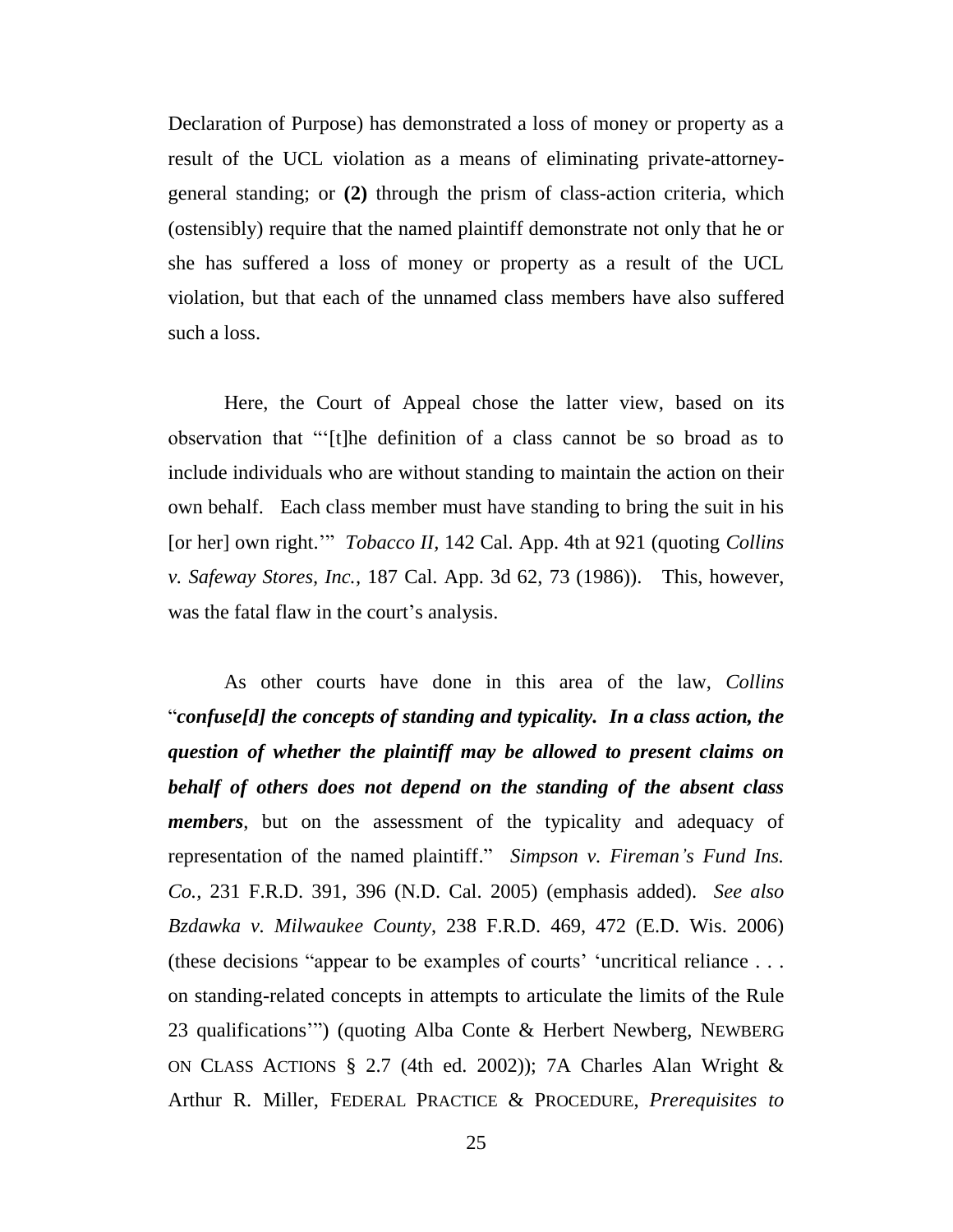*Bringing a Class Action* § 1764 (3d ed. 2005) ("A few courts have held that the representatives" claims are typical when they are co-extensive with those of the other class members, but this test has not been generally adopted. To the extent that 'co-extensive' suggests that the representatives' claims must be substantially identical to the absent class members, it is too demanding a standard").

This, in turn, is the product of a basic misunderstanding of the function a typicality analysis serves in the context of class certification. As the Third Circuit has explained,

[t]he typicality requirement is designed to align the interests of the class and the class representatives so that the latter will work to benefit the entire class through the pursuit of their own goals. . . . In this respect the commonality and typicality requirements both seek to ensure that the interests of the absentees will be adequately represented. However, neither of these requirements mandates that all putative class members share identical claims.

*In re Prudential Ins. Co. America Sales Practice Litigation Agent Actions*, 148 F.3d 283, 311 (3d Cir. 1998). *See also Casey v. Lewis,* 4 F.3d 1516, 1519 (9th Cir. 1993) ("At least one *named* plaintiff must satisfy the actual injury component of standing in order to seek relief on behalf of himself or the class") (emphasis in original).

Stated differently, the typicality requirement is not an arbitrary test that requires a court to deny certification simply because class members" claims may differ from those of the named plaintiff. Rather, the typicality analysis is a means of determining whether the named plaintiff"s pursuit of his own interests is consistent with — and not antagonistic to — the pursuit of the unnamed class members" interests.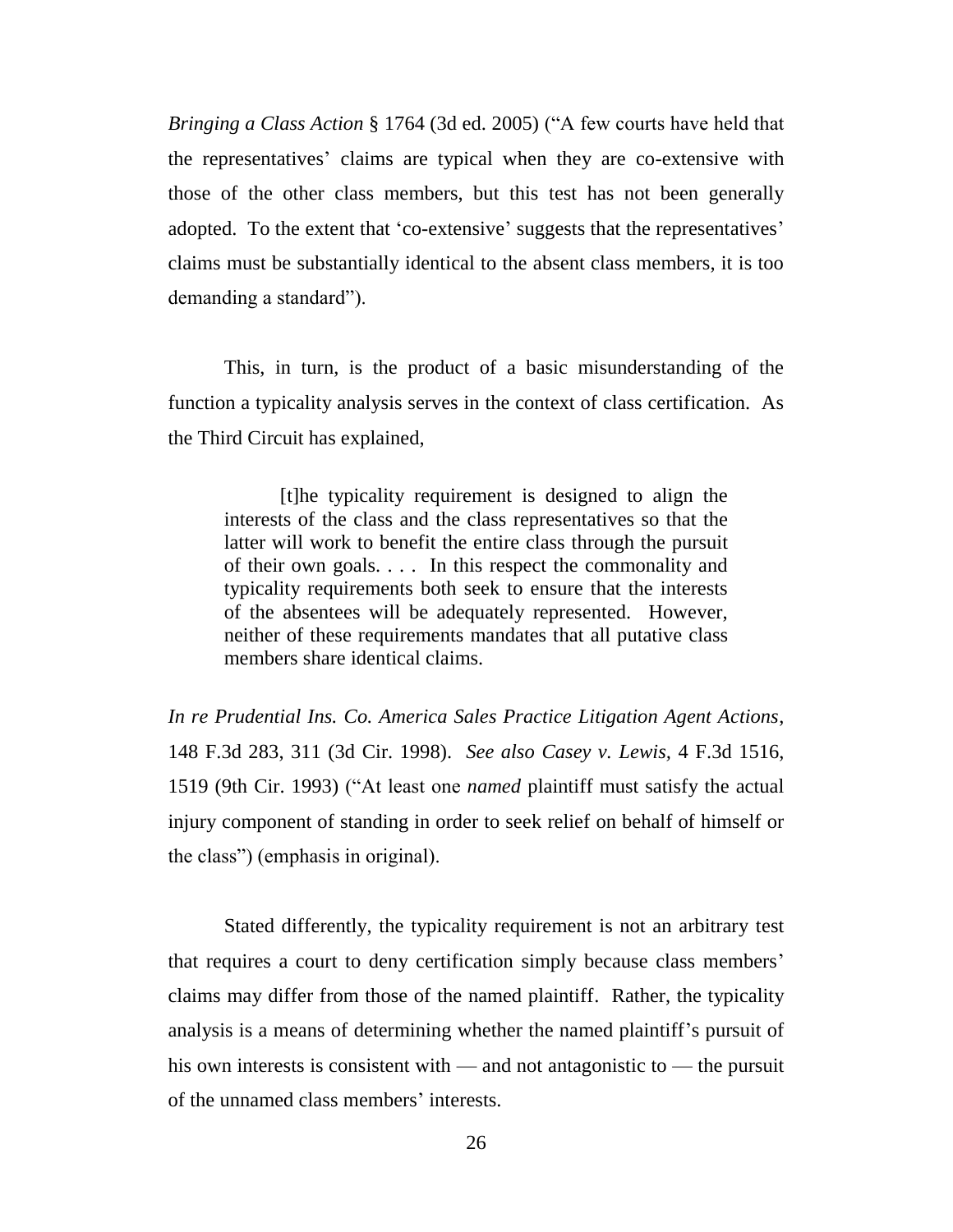Therefore, "[i]n a class action, *the appropriate question with respect to unnamed class members is not whether they have standing to sue but whether the named plaintiff may assert their rights*." *Bzdawka*, 238 F.R.D. at 472 (emphasis added). *See also In re Leapfrog Enterprises, Inc. Securities Litig*., 2005 WL 3801587, \*3 (N.D. Cal. 2005) ("Once the class representatives individually satisfy standing, that"s it: standing exists. The presence of individual standing is sufficient to confer the right to assert issues that are common to the class, speaking from the perspective of any standing requirements") (citation and quotation marks omitted).

It was for these reasons that a New Jersey appellate court recently reached precisely the opposite conclusion that the Court of Appeal reached here on precisely the same issues. In *Laufer v. United States Life Ins. Co. in the City of New York,* 896 A.2d 1101 (N.J. App. 2006), the court upheld a trial court's order certifying a class in a case in which the named plaintiff alleged that he, but not the unnamed class members, had suffered damage "as a result of" the defendant's violation of New Jersey's Consumer Fraud Act ("CFA"), N.J.S.A. 56:8-19, by falsely stating that the payment of additional premiums would provide them with nursing-home coverage. *Id.* at 176-77.

Like the UCL, the CFA confers standing to sue in a private civil action if the plaintiff suffers an ascertainable loss "as a result of" the defendant's violation of the CFA. *Id.* at 179. The CFA is even more stringent than the UCL, however, in that the CFA permits a plaintiff to obtain declaratory and other equitable relief only if he or she first establishes an entitlement to damages. *See id.* at 180; *Weinberg v. Sprint Corp.*, 801 A. 2d 281, 291 (N.J. 2002).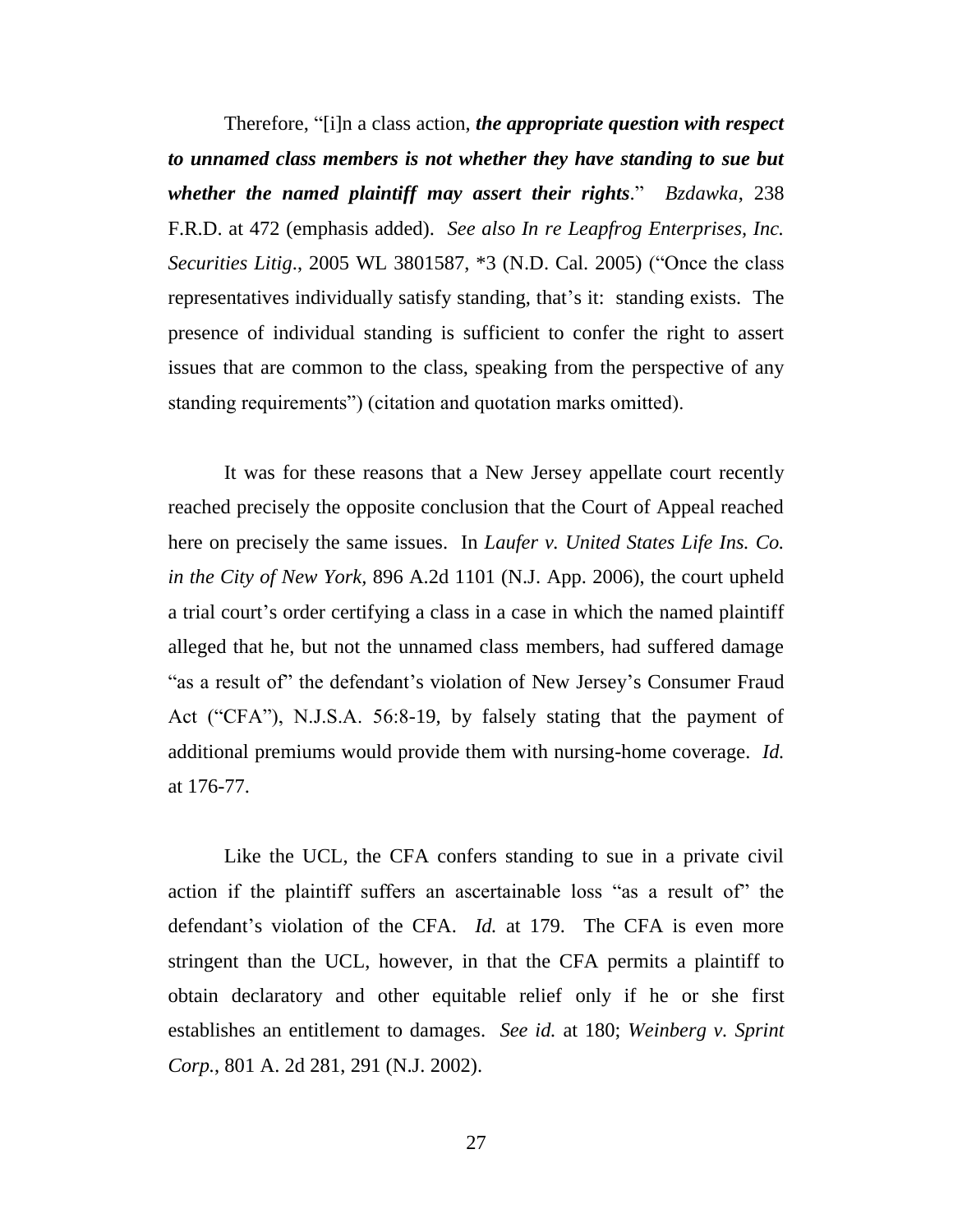Thus, because the complaint in *Laufer* did not include allegations "that other members of the class suffered any "ascertainable loss," and it [sought] only declaratory and injunctive relief on their behalf[,]" the defendant contended that class members lacked standing and that the class could not be certified because the plaintiff"s claims were not typical of the class members" claims. *Laufer,* 896 A.2d at 179, 184-85. The court explained why the contention was misguided:

In a class action, only the putative class representative is required to satisfy any applicable standing requirement. "Unnamed plaintiffs need not make any individual showing of standing in order to obtain relief, because the standing issue focuses on whether the plaintiff is properly before the court, not whether . . . absent class members are properly before the court." "Once the named plaintiff's standing has been established, whether he will be able to represent the putative class, including absent class members, depends solely on whether he is able to meet the additional criteria encompassed by the rules governing class actions."

*Id.* at 1110 (quoting *Lewis v. Casey,* 518 U.S. 343, 395 (1996) (Souter, J., concurring in part, dissenting in part), and *Fallick v. Nationwide Mut. Ins. Co.,* 162 F.3d 410, 423 (6th Cir. 1998)) (citations, brackets and inner quotation marks omitted).

The *Laufer* court also explained why the proposed class satisfied the typicality criterion, even though the named plaintiff had established that he had suffered an ascertainable loss as a result of the defendant's CFA violations, but had not established that the unnamed class members had suffered such a loss.

The court explained that the typicality requirement is not a particularly demanding one: ""If the class representative's claims arise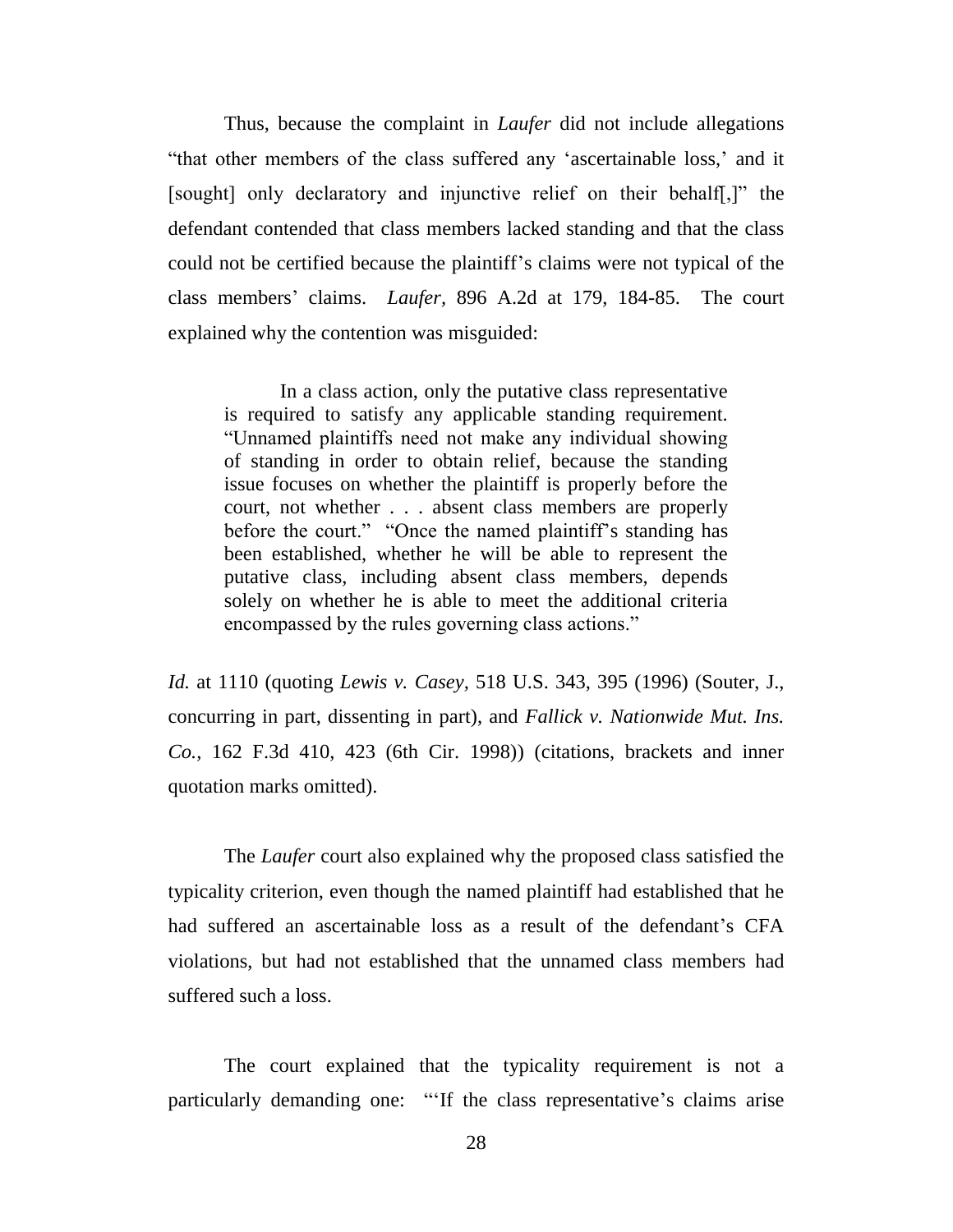from the same events, practice, or conduct, and are based on the same legal theory, as those of other class members, the typicality requirement is satisfied."" *Laufer,* 896 A.2d at 1107 (quoting 3B Daniel R. Coquillette, Gregory P. Joseph, Esq., Sol Schreiber, Esq., Jerold Solovy, Esq., and Professor Georgene M. Vairo, MOORE'S FEDERAL PRACTICE § 23.24[4] (3d ed. 1997) (hereinafter "*Moore's*")). The court then explained why the plaintiff"s claims satisfied that criterion in the case before it:

Although Laufer"s complaint seeks declaratory and injunctive relief on behalf of the other members of the class and ancillary monetary relief for herself only, Laufer's claims on behalf of the class and herself are all based on the same alleged unlawful conduct — Wohlers' mailing of notices to U.S. Life policyholders containing alleged deceptive statements that their coverage included nursing home benefits — and they rely upon the same legal theory — that those statements violated the Consumer Fraud Act. Therefore, Laufer"s claims "have the essential characteristics common to the claims of the class, and thus satisfy the typicality requirement of *Rule* 4:32-1(a)(3).

*Laufer,* 896 A.2d at 1107 (citation, quotation marks, and brackets omitted).

The same is true of a UCL claim. Again, as this Court found in *Californians for Disability Rights*, the stated purpose and intent of Proposition 64 was to prevent unscrupulous lawyers from filing frivolous lawsuits while preserving the right to pursue meritorious claims. 39 Cal. 4th at 228. The ballot initiative achieved the first objective by revising the UCL's standing provisions to require that the plaintiff demonstrate a loss of money or property as a result of the UCL violation. *See* Bus. & Prof. Code §§ 17203, 17204. The second objective can only be achieved by focusing on whether the named plaintiff has standing to sue, and conducting the typicality analysis the way the courts have done in *Laufer* and myriad other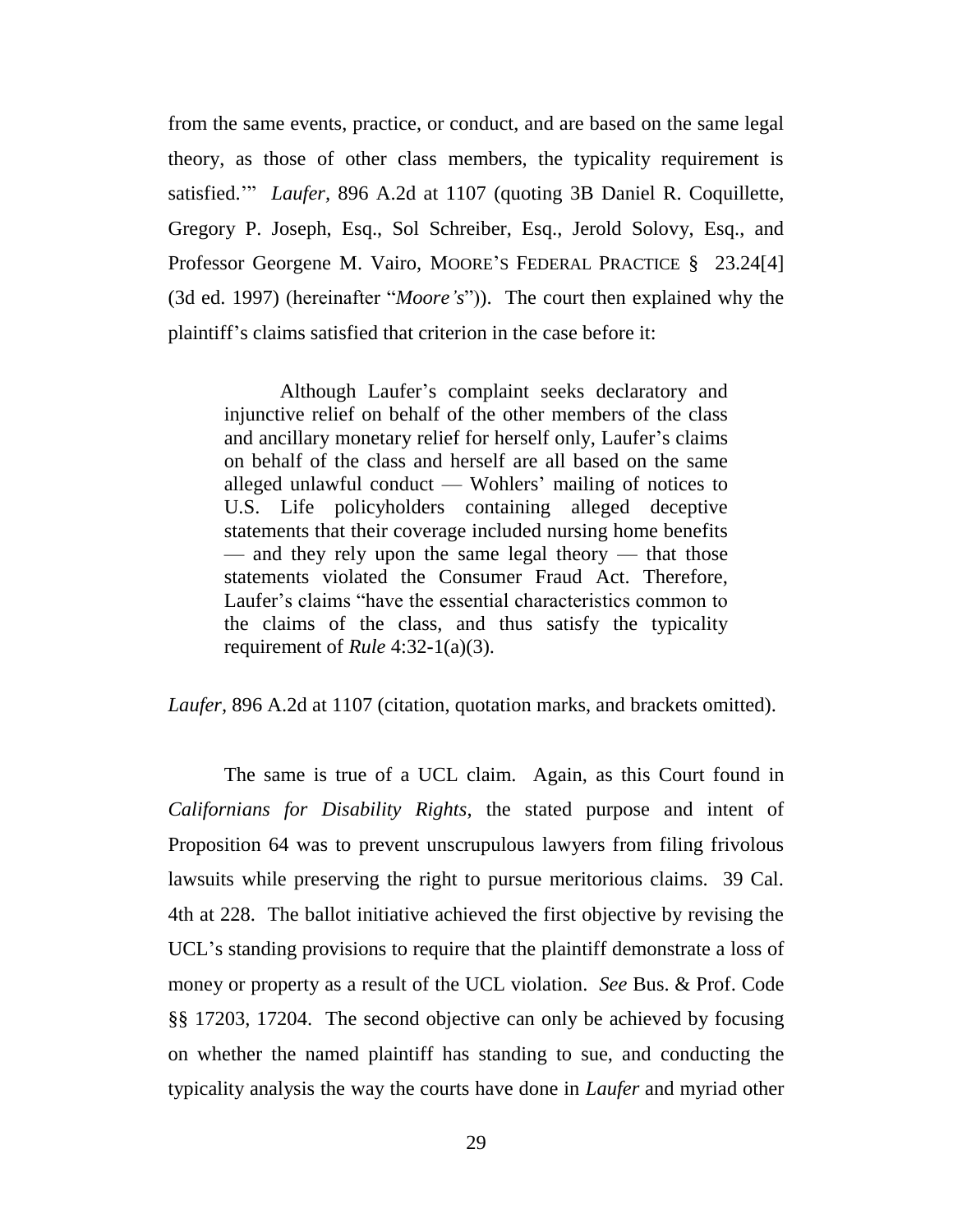cases — by focusing on whether the named plaintiff"s "claims arise from the same events, practice, or conduct, and are based on the same legal theory, as those of other class members. . . ." *Moore's* § 23.24[4].

Indeed, preserving the right to prosecute meritorious UCL actions is important not only because voters were assured it would be; it is important because the UCL"s very purpose would be jeopardized by blindly adhering to erroneous class-certification criteria. As this Court has explained, "to bar a meritorious action prosecuted by a substituted plaintiff "who *has*  suffered injury in fact and *has* lost money or property as a result of unfair competition or false advertising *serves none of the voters" articulated objectives*." *Branick v. Downey Sav. & Loan Ass'n,* 39 Cal. 4th 235, 241- 42 (2006) (bold italics added; plain italics in original). And as the *Laufer* court explained, construing a remedial statute in a cramped, restrictive fashion would undermine the very purpose of the statute:

[T]his would create a significant obstacle to the maintenance of class actions under the Act. However, as previously noted, our courts have consistently indicated that class actions for the vindication of rights protected by the Consumer Fraud Act should be encouraged. Therefore, we decline to construe the "ascertainable loss" prerequisite for maintenance of a private action in a manner that would significantly undermine the availability of class actions to remedy violations of the Consumer Fraud Act.

*Id.* at 1110.

This is not "confusing the goal for the going," as that term is used in *City of San Jose*; it is refusing to construe the UCL"s new standing provisions by confusing standing with typicality, and by confusing typicality with the need for a named plaintiff to have claims that are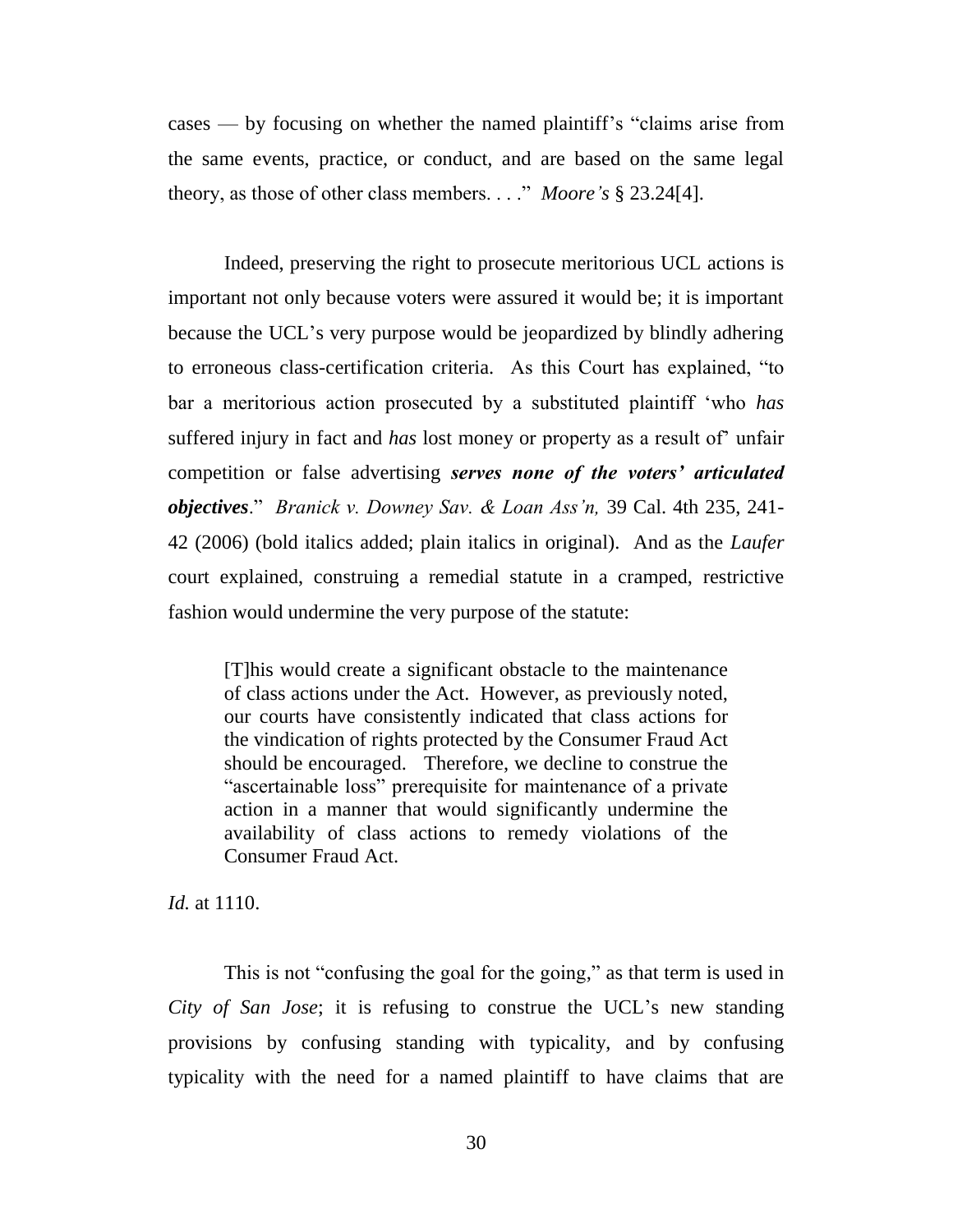identical to unnamed class members. *See Bzdawka,* 238 F.R.D. at 473 ("to require a plaintiff to show that every class member's claim presents an actual controversy would place a formidable, if not insurmountable, threshold burden on the parties and the court. Since by definition the joinder of class members is impracticable, to require proof of the existence of individualized cases would in essence be treating the class members as parties").

Indeed, as the Tobacco Companies have put it, "the class action device is ultimately not the *source* of any new standing requirement; on the contrary, that purely procedural device neutrally carries forward any requirements that happen to apply to the underlying *individual* causes of action." Answer at 15 (emphasis in original). In the case of the UCL"s standing provisions, applying them to the named plaintiff — and not to unnamed class members — is wholly consistent with Proposition 64 as well as the UCL"s text and its 75-year history.

## **V. CONCLUSION**

The voter materials and the advertisements that were run by supporters of Proposition 64 featured small business people as victims of corrupt trial lawyers, who exploited the UCL"s private-attorney-general standing provisions as a "loophole" that enabled them to extort money with patently frivolous claims. Voters were told that Proposition 64 would close that "loophole," put a stop to such frivolous lawsuits, and protect citizens" right to pursue meritorious claims.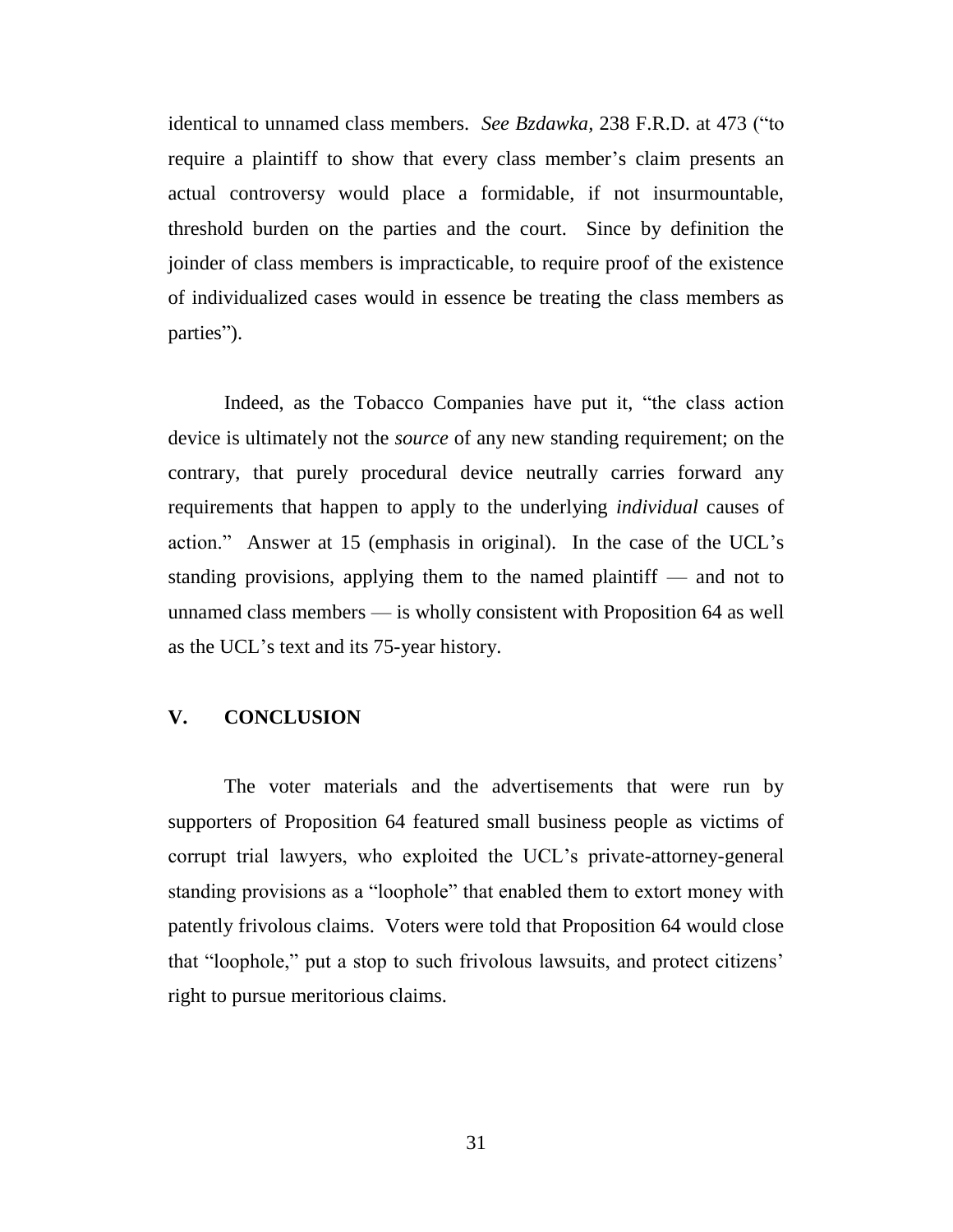The defendant in this case is not a defenseless small business that has become the victim of a frivolous lawsuit. It is a large transnational corporation that has a long history of engaging in insidious, corrupt, and fraudulent business practices for one reason: To make billions of dollars by selling a product that it knows will kill people, by lulling them into a sense of security with "light" cigarettes that are no less deadly than regular cigarettes, and by targeting children to draw them in as their next group of customers.

This is not the kind of case that Proposition 64 was intended to prevent. Nothing in the voter information materials even hinted that the amendments would make it more difficult to prosecute UCL claims as a matter of substantive law, nor did it even intimate that the ordinary class action rules would be stood on their head. To the contrary, the importance of the UCL as a weapon against unlawful, unfair, and fraudulent business practices was expressly reaffirmed, and voters were told that Proposition 64 would *preserve* the ability to prosecute legitimate claims, and that the purpose of the amendments was simply to weed out the frivolous and abusive lawsuits that should never have been filed in the first place.

Although the same proponents suddenly decided that Proposition 64 had swept aside decades of jurisprudence after the ballot initiative became law, this Court has already ruled that "[n]othing a business might lawfully do before Proposition 64 is unlawful now, and nothing earlier forbidden is now permitted. Nor does the measure eliminate any right to recover." *Californians for Disability Rights,* 39 Cal. App. 4th at 232. Indeed, the notion that a ballot measure created an enormous shift in the way this State has protected consumers for nearly 75 years by using obscure language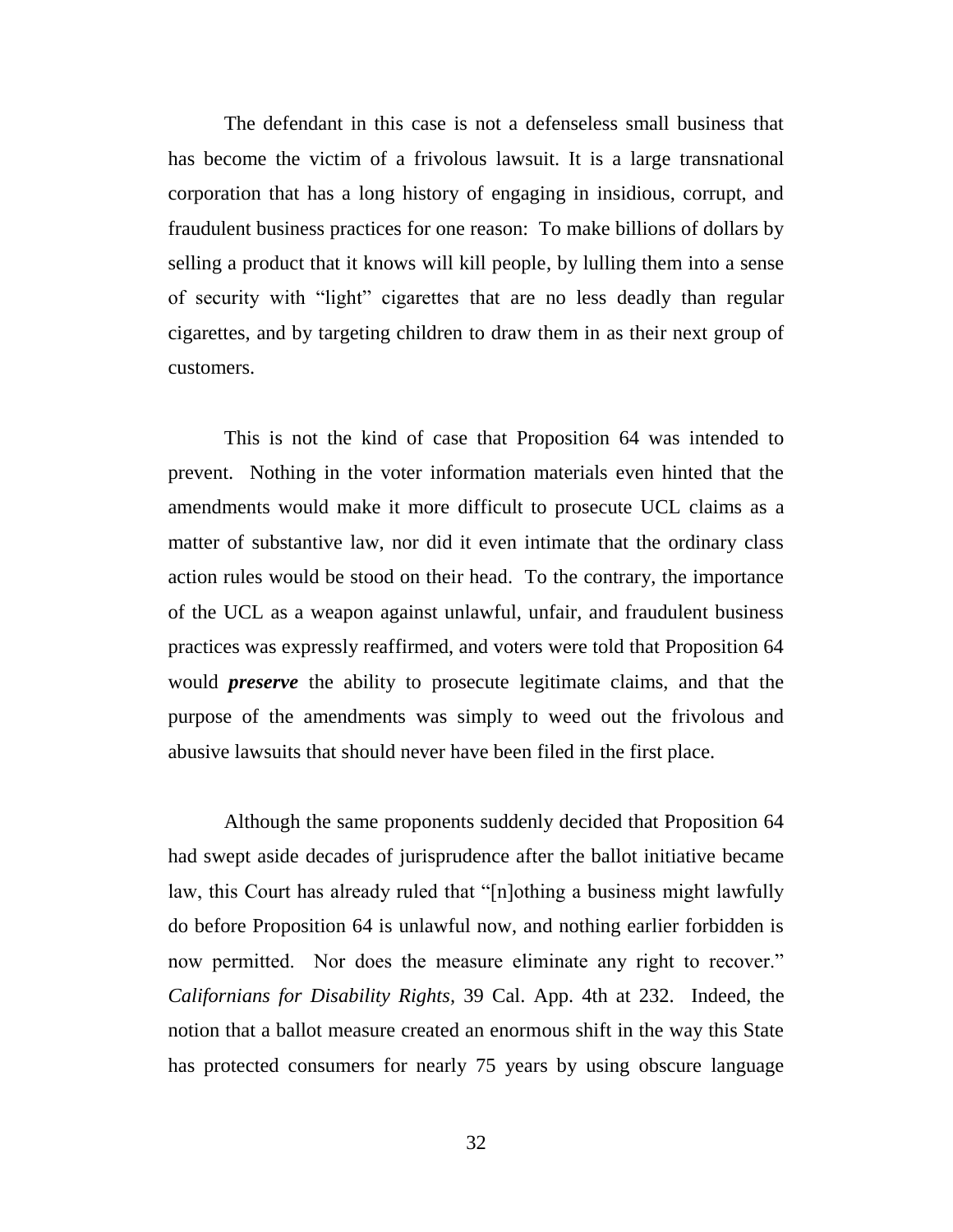whose purportedly specialized meaning was never discussed (much less explained) in voter materials is, frankly, absurd.

Faced with similar arguments, the United States Supreme Court put it this way: "Congress, we have held, does not alter the fundamental details of a regulatory scheme in vague terms or ancillary provisions — it does not, one might say, hide elephants in mouseholes" *Gonzales v. Oregon,* 546 U.S. 243, \_\_\_, 126 S. Ct.904, 921 (2006).

Neither do the authors of ballot measures. But even if they did, they do not get rewarded by effectively nullifying one of the most important consumer-protection statutes in the nation by silently overturning decades of legal precedent, regardless of whether they hide their true intent in a mousehole or a Trojan Horse. For those reasons, we respectfully submit that this Court should reverse the Court of Appeal"s decision.

Dated: April 20, 2007 FAZIO | MICHELETTI LLP

by\_\_\_\_\_\_\_\_\_\_\_\_\_\_\_\_\_\_\_\_\_\_\_\_\_\_\_\_\_\_\_

Jeffrey L. Fazio

*Attorneys for Proposed Amici Curiae Public Citizen, Inc., and The Center for Auto Safety*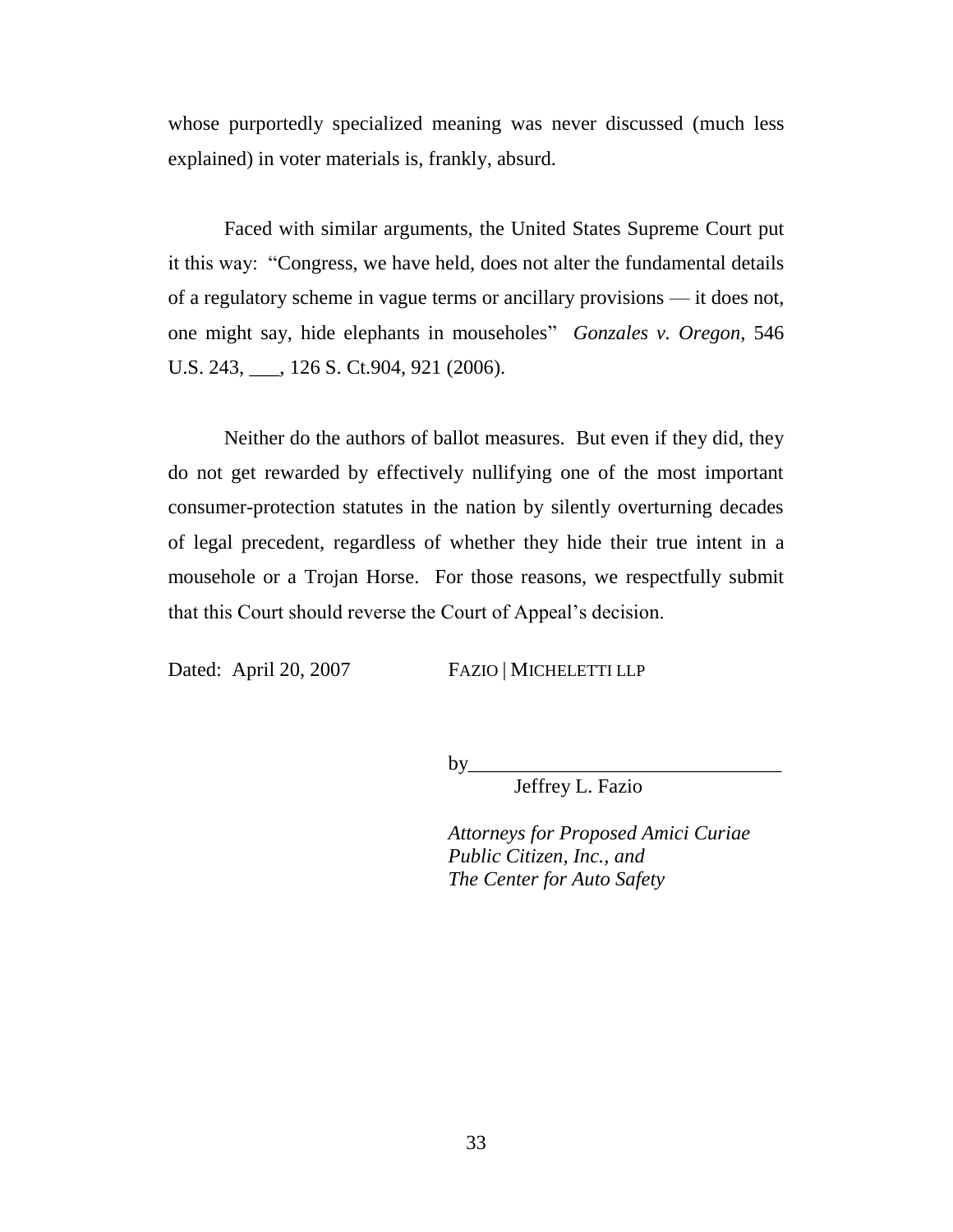# **CERTIFICATE OF WORD COUNT**

I, Jeffrey L. Fazio, hereby certify that there are 8,850 words in the foregoing brief, exclusive of the tables of contents and authorities, declaration of service, and this certificate. I determined the number of words using the Word Count tool in Microsoft Word, the word processing software that was used to prepare this brief.

Dated: April 23, 2007

Jeffrey L. Fazio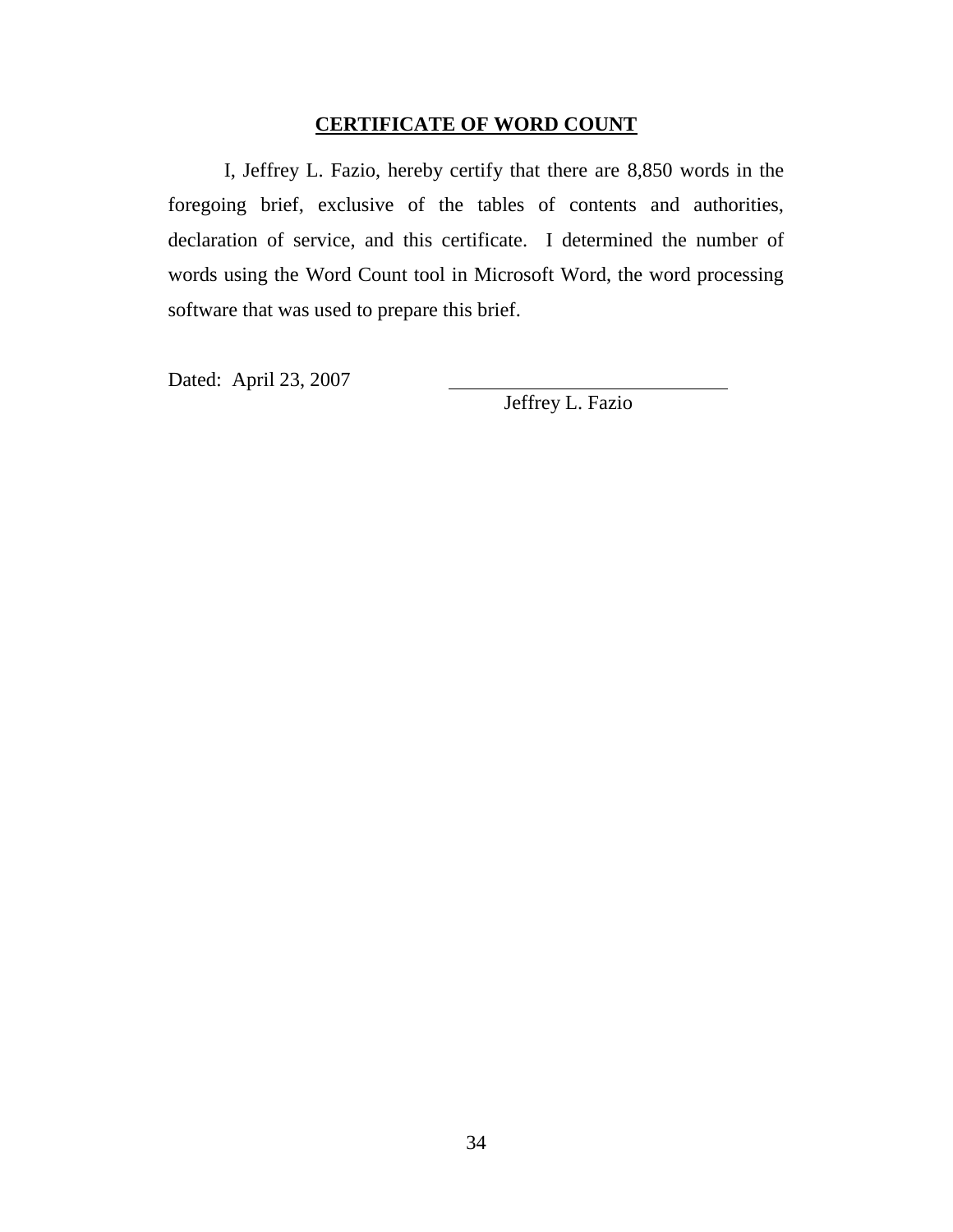#### **DECLARATION OF SERVICE**

I, the undersigned, am a citizen of the United States, over the age of 18 years, working in the City of San Ramon, County of Contra Costa, and not a party to this action. My business address is 2410 Camino Ramon, Suite 315, San Ramon, California, 94583.

On the date appearing below, I served the items identified below, to the persons identified below, by placing a true and correct copy thereof in the U.S. Mail, addressed as set forth below. I placed the envelope or package for collection and delivery at the postal drop box outside my office.

#### **ITEMS SERVED**

# **APPLICATION FOR PERMISSION TO FILE BRIEF AS AMICUS CURIAE IN SUPPORT OF PLAINTIFFS AND APPELLANTS**

#### **PERSONS SERVED**

See attached service list.

I declare under penalty of perjury that the foregoing is true and correct, and that this declaration of service was executed on April 22, 2007, at San Ramon, California.

> \_\_\_\_\_\_\_\_\_\_\_\_\_\_\_\_\_\_\_\_\_\_\_\_\_\_\_\_ Alissa N. Micheletti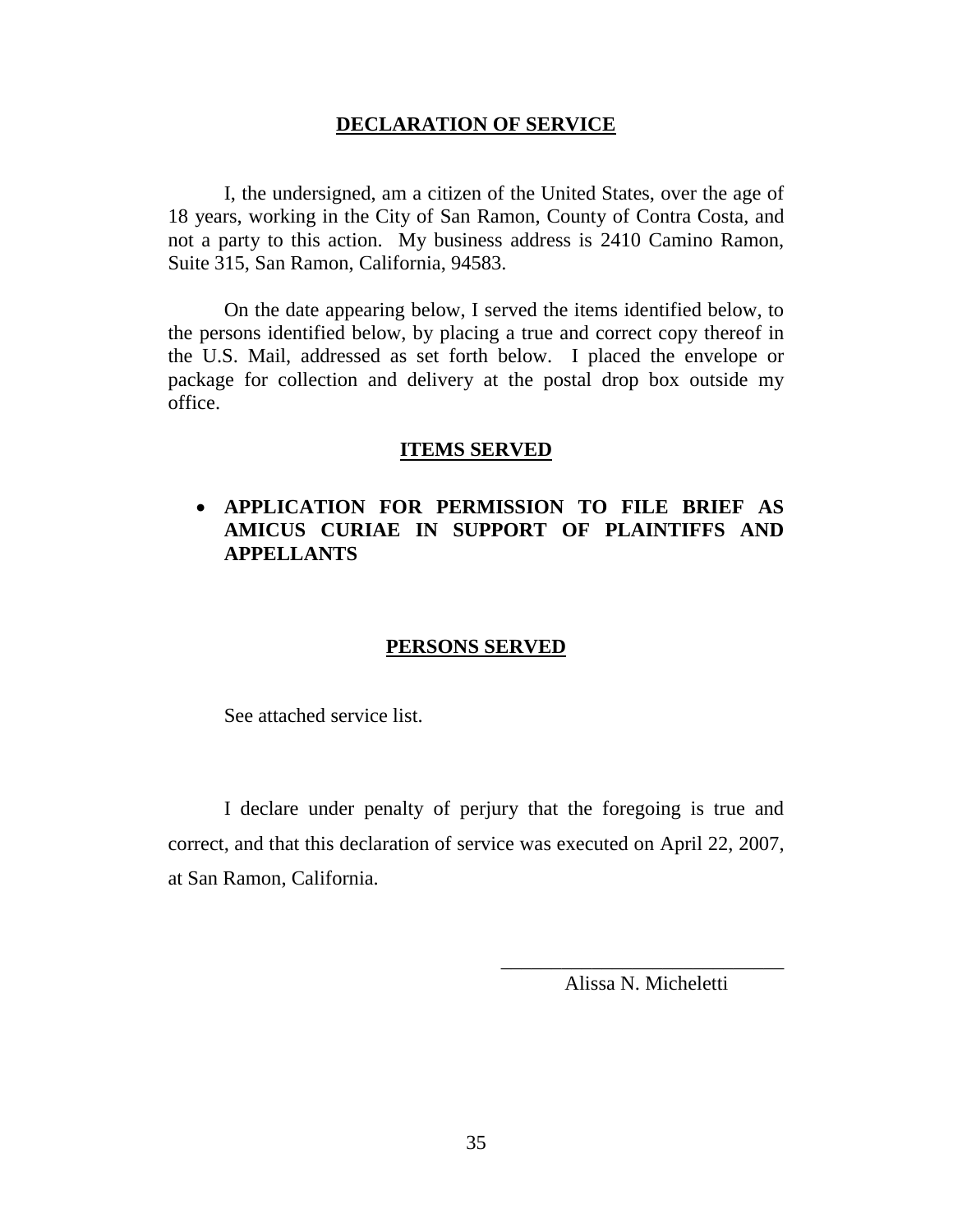#### **SERVICE LIST**

Office of the Clerk California Court of Appeal Fourth Appellate District 750 B Street, Suite 2300 San Diego, CA 92101-8196

Ronald A. Reiter Supervising Deputy Attorney General Office of the Attorney General Consumer Law Section 455 Golden Gate Avenue, Suite 11000 San Francisco, CA 94102

Thomas D. Haklar Dougherty & Hildre 2550 Fifth Avenue, Suite 600 San Diego, CA 92103

William T. Plesec Jones Day North Point, 901 Lakeside Avenue Cleveland, OH 44114-1190

Gerald L. McMahon Daniel Eaton Seltzer, Caplan, McMahon & Vitek Symphony Towers 750 B St., Suite 2100 San Diego, CA 92101-8177

Robert C. Wright Wright & L"Estrange 701 B Street, Suite 1550 Imperial Bank Building San Diego, CA 92101

Jeffrey P. Lendrum The Lendrum Law Firm 4275 Executive Square, Suite 910 La Jolla, Ca 92037

Administrative Office of the Courts Attn: Carlotta Tillman 455 Golden Gate Avenue, 6th Floor San Francisco, CA 94102-3688

Bonnie Dumanis, D.A. Office of the District Attorney Hall of Justice 330 West Broadway, Room 1300 San Diego, CA 92101

Mark P. Robinson, Jr. Robinson, Calcagnie & Robinson 620 Newport Center Drive, Suite 700 Newport Beach, CA 92660-7147

William S. Boggs DLA Piper US LLP 401 "B" Street, Suite 2000 San Diego, CA 92101

H. Joseph Escher III Dechert LLP One Market Street Steuart Tower, Suite 2500 San Francisco, CA 94105

Sharon S. Mequet Loeb & Loeb 10100 Santa Monica Blvd. Suite 2200 Los Angeles, CA 90067

Mary C. Oppedahl Reed Smith LLP 1999 Harrison Street, Suite 2400 Oakland, CA 94612-3583